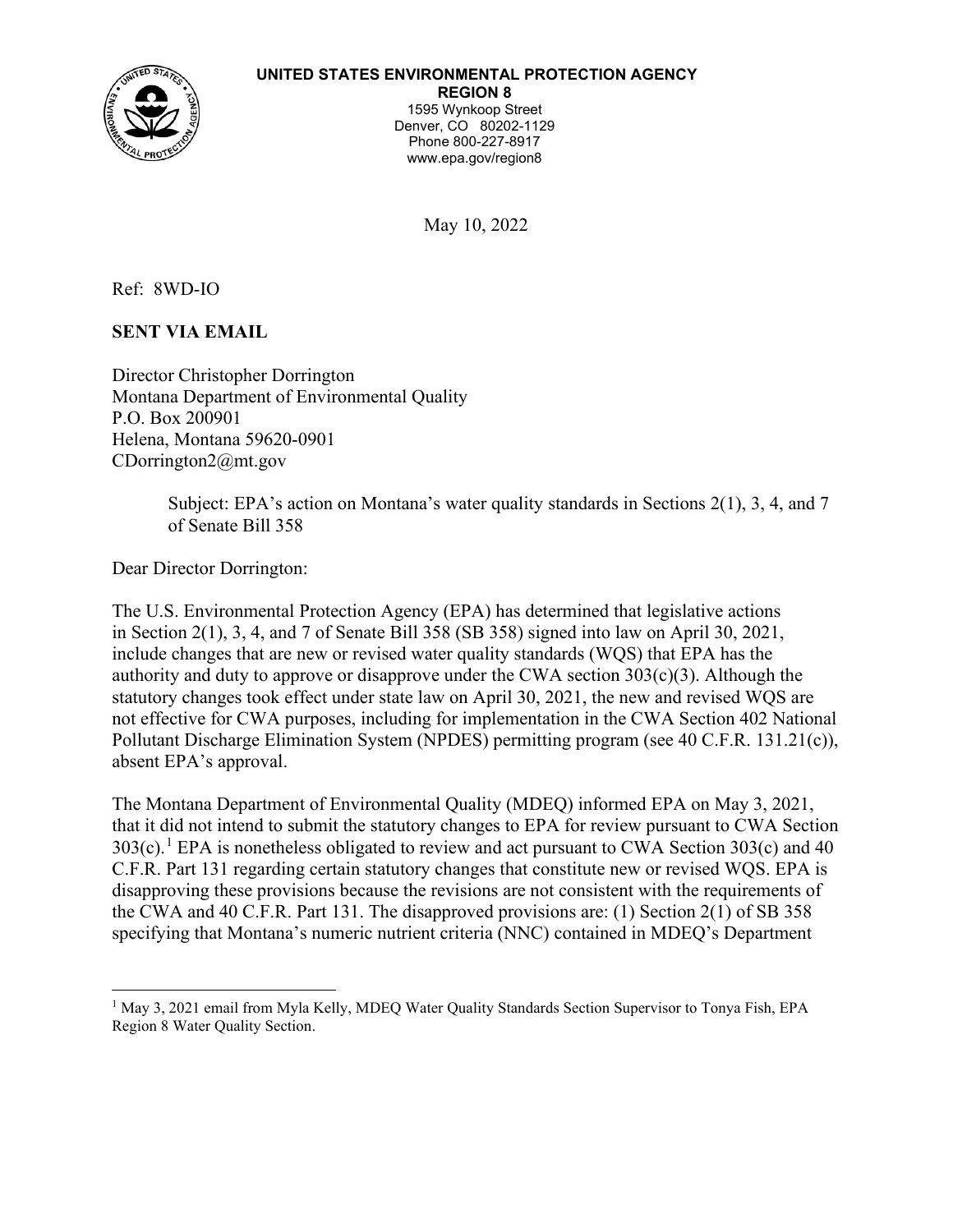Circular DEQ-1[2](#page-1-0)A<sup>2</sup> cannot be used for permitting purposes; (2) Section 3 of SB 358 which mandates the removal of all references to the NNC and general variances by the Board of Environmental Review (Board); (3) Section 4 of SB 358 which mandates the removal of all references to the NNC and general variances by MDEQ; and (4) Section  $7<sup>3</sup>$  $7<sup>3</sup>$  $7<sup>3</sup>$  of SB 358 specifying changes to Montana's antidegradation (nondegradation) program. Therefore, these revised and new WQS cannot be used for any CWA purpose. The enclosure contains a more detailed rationale for today's action.

#### **Clean Water Act Review Requirements**

CWA section  $303(c)(2)$  requires states and authorized Indian tribes<sup>[4](#page-1-2)</sup> to submit new or revised WQS to EPA for review. EPA is required to review and approve, or disapprove, the submitted standards. In this case, Montana did not submit SB 358 to EPA for review. However, EPA's authority and duty to evaluate whether a provision is a new or revised WQS is not dependent upon whether the provision was submitted to EPA for review.<sup>[5](#page-1-3)</sup>

EPA concludes that Sections 2(1), Section 3, and Section 4 of SB 358 constitute revised WQS and Section 7 constitutes a new WQS. The enclosure includes EPA's evaluation concluding that these provisions constitute revised and new WQS and EPA's rationale for disapproval.

### **Today's Action**

EPA is disapproving Section 2(1) of SB 358 because Section 2(1) revises the desired condition for the applicable waterbodies to be the condition described by the general narrative criteria (narrative criteria) only (i.e., no longer including the NNC) without adequate information to demonstrate that the narrative criteria alone protects the designated uses. The state's permitting record over the past two years demonstrates that the implementation of the narrative criteria alone does not protect the designated use, as required by 40 C.F.R.  $\S$  122.44(d)(1).<sup>[6](#page-1-4)</sup> Additionally, the narrative criteria alone, as informed by the record supporting the NNC, does not contain sufficient parameters or constituents to protect the designated use consistent with 40 C.F.R. § 131.11(a)(1).<sup>[7](#page-1-5)</sup> Applying a similar rationale, EPA is disapproving Section 3 and Section 4 of SB 358 because these sections revise the desired condition for the applicable waterbodies by

<span id="page-1-1"></span><span id="page-1-0"></span><sup>&</sup>lt;sup>2</sup> deq.mt.gov/files/Water/WQPB/Standards/PDF/NutrientRules/CircularDEQ12A\_July2014\_FINAL.pdf.  $3$  For purposes of this action letter, the term "Section 7" is only referring to that portion codified as MCA 75-5- $317(2)(u)$ . MCA 75-5-317(2)(v) is addressed in EPA's May 6, 2022 memo to the file: "SB 358 Water Quality Standards Review; Rationale for EPA not acting on remaining provisions of SB358."

<span id="page-1-2"></span><sup>&</sup>lt;sup>4</sup> CWA section 518(e) specifically authorizes EPA to treat eligible Indian tribes in the same manner as states for purposes of CWA section 303. *See also* 40 C.F.R. § 131.8.

<span id="page-1-3"></span><sup>&</sup>lt;sup>5</sup> The U.S. Court of Appeals for the  $11<sup>th</sup>$  Circuit held that EPA has a mandatory duty to act on new or revised state WQS, whether or not they are submitted to EPA. *Miccosukee Tribe of Indians of Florida v. EPA*, 105 F.3d 599 (11<sup>th</sup> Cir. 1997); *FPIRG v. EPA*, 386 F.3d 1070 (11<sup>th</sup> Cir 2004) (concurring with the reasoning in *Miccosukee* 

<span id="page-1-4"></span> $6$  EPA evaluated the state's permitting record since May 2020, when MDEQ began to apply the general narrative criteria rather than the NNC in determining whether a discharge had the reasonable potential to cause or contribute to an excursion of WQS.

<span id="page-1-5"></span><sup>&</sup>lt;sup>7</sup> 40 C.F.R. § 131.11(a)(1) requires that criteria must be "based on sound scientific rationale and must contain sufficient parameters or constituents to protect the designated use."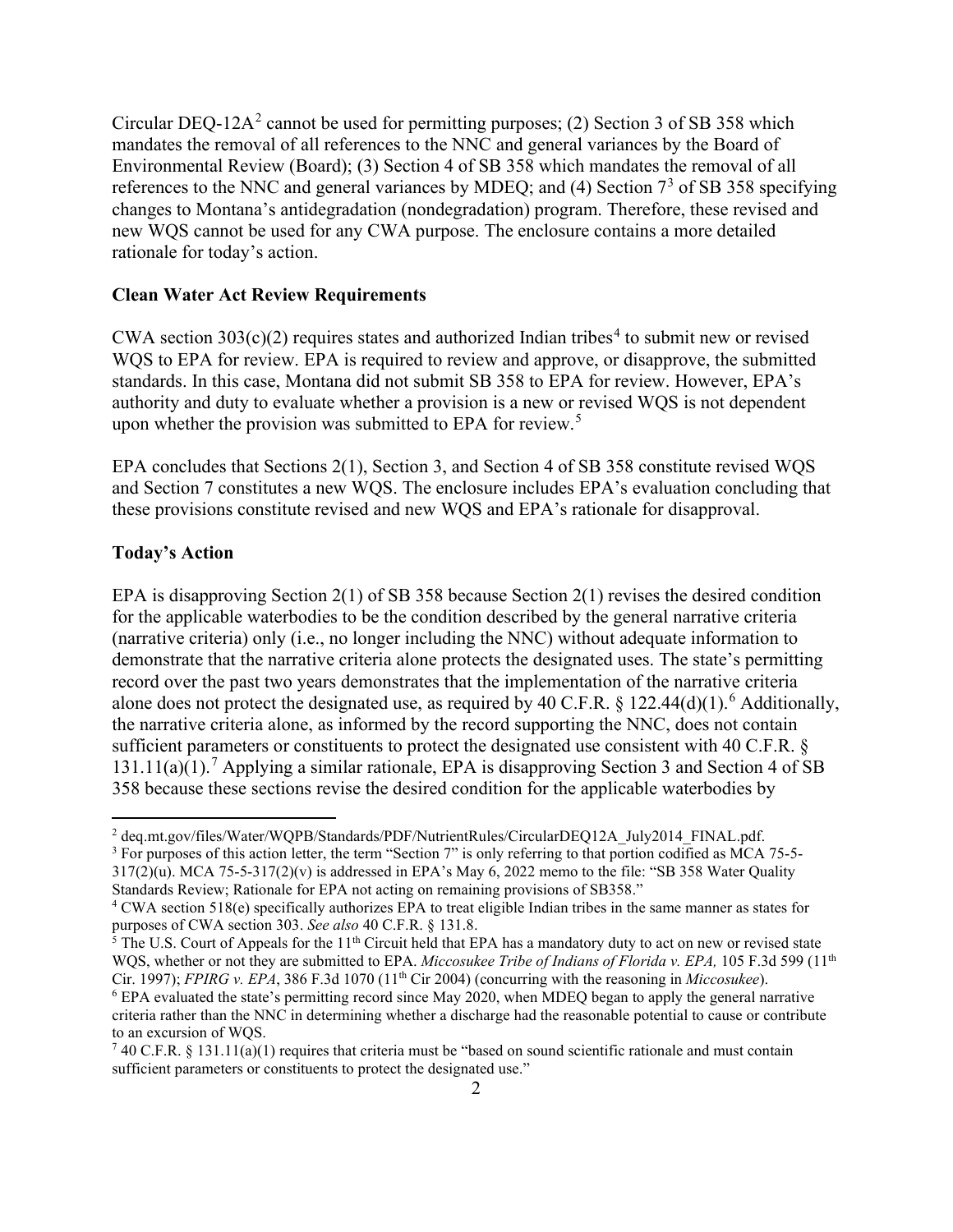mandating removal of any reference in Montana's regulations to the NNC by the Board (Section 3) and MDEQ (Section 4) without ensuring that the remaining criteria contain sufficient parameters or constituents to protect the designated use consistent with 40 C.F.R. § 131.11(a)(1). This deficiency is documented in the state's permitting record over the past two years. EPA is also disapproving Montana's new nondegradation provision in Section 7 because it is inconsistent with 40 C.F.R. § 131.12(a)(2).

### **Endangered Species Act Requirements**

In addition to EPA's review pursuant to section 303(c) of the CWA, section  $7(a)(2)$  of the Endangered Species Act (ESA) requires federal agencies, in consultation with the U.S. Fish and Wildlife Service (USFWS), to ensure their actions are not likely to jeopardize the continued existence of federally listed species or result in the destruction or adverse modification of designated critical habitat of such species. EPA's disapproval of Section 2(1), Section 3, Section 4, and Section 7 of SB 358 is not considered an "action" under ESA Section 7(a)(2) as defined at 50 C.F.R. § 402.02. As such, EPA's disapproval is not subject to ESA Section 7(a)(2) consultation requirements given EPA's action is not authorizing, funding or carrying out any activity or program. Even if EPA's disapproval of Sections 2(1), 3, 4, and 7 of SB 358 were to be considered an "action" subject to ESA Section 7(a)(2) consultation obligations, EPA's disapproval will not result in any change to the existing WQS under the CWA. Therefore, EPA's action will have **no effect** on listed species or their designated critical habitat. EPA has no ESA consultation obligation for today's action.

#### **Indian Country**

EPA's disapproval of Montana's WQS does not extend to Indian country as defined in 18 U.S.C. § 1151. Indian country in Montana generally includes (1) lands within the exterior boundaries of the following Indian reservations located within Montana: the Blackfeet Indian Reservation, the Crow Indian Reservation, the Flathead Reservation, the Fort Belknap Reservation, the Fort Peck Indian Reservation, the Northern Cheyenne Indian Reservation, and the Rocky Boy's Reservation; (2) any land held in trust by the United States for an Indian tribe (including but not limited to the Little Shell Tribe of Chippewa Indians); and (3) any other areas that are "Indian country" within the meaning of 18 U.S.C. § 1151. EPA, or eligible Indian tribes, as appropriate, retain responsibilities under CWA Section 303 in Indian country. Today's action is not intended as an action to approve or disapprove WQS for waters within Indian country.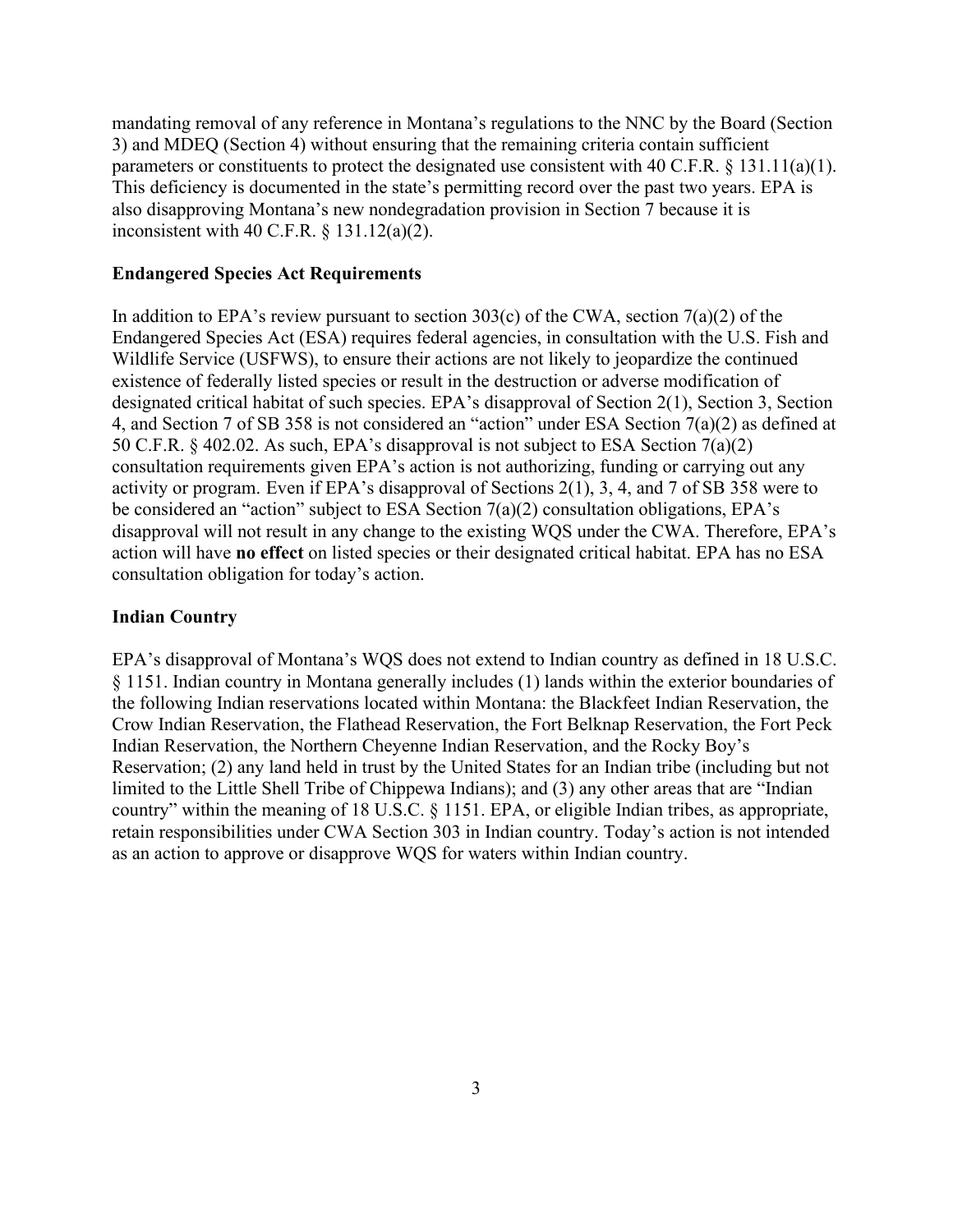# **Conclusion**

If you have any questions related to EPA's action on Sections 2(1), 3, or 4 of SB 358, please contact Tina Laidlaw at (406) 457-5016 or laidlaw.tina@epa.gov. For questions related to EPA's action on SB 358 Section 7, please contact Tonya Fish on my staff at fish.tonya@epa.gov.

Sincerely,

**DARCY** OCONNOR Digitally signed by DARCY OCONNOR Date: 2022.05.10 13:57:39 -06'00'

Darcy O'Connor, Director Water Division

Enclosure

cc: Amy Steinmetz, Administrator, Water Quality Division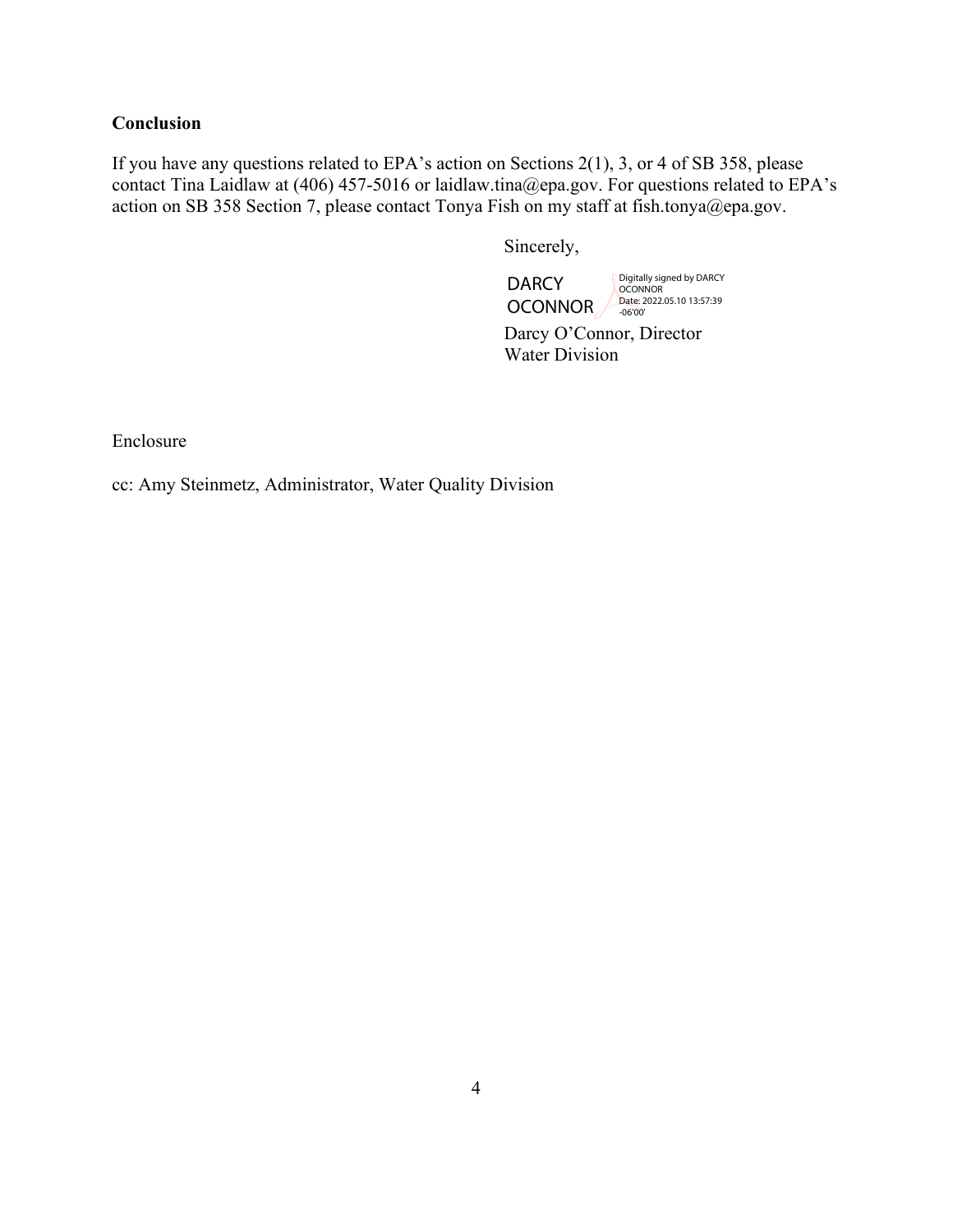## **Rationale for the EPA's Disapproval of Montana's Nutrient Provision in Sections 2(1), 3, 4, and 7 of Senate Bill 358**

Water quality standards (WQS) include: (1) designated uses; (2) water quality criteria that support the designated uses; and (3) antidegradation requirements. 40 C.F.R. Part 131. At issue in this action are water quality criteria for nutrients (i.e., nitrogen and phosphorus) and antidegradation requirements for high quality waters.

### **I. Background**

In 2014, Montana adopted WQS for nutrients and submitted the package to EPA for action under CWA Section 303(c). The standards included numeric nutrient criteria (NNC) for total nitrogen (TN) and total phosphorus (TP) to protect the designated uses of wadeable streams and certain segments of the Yellowstone River, WQS variances for nutrients justified based on the economic impacts of attaining the NNC for facilities discharging to these waters, and non-severability provisions linking the applicability of nutrient criteria to the availability of WQS variances for nutrients. EPA approved the NNC and WQS variances pursuant to CWA Section 303(c) in 2015. In 2017, EPA approved Montana's revised variance for a subset of dischargers. EPA subsequently approved the non-severability provisions in  $2020.8$  $2020.8$ 

Montana Department of Environmental Quality (MDEQ) considered multiple lines of evidence in establishing the 2014 NNC including: (a) nutrient concentrations from reference distributions; (b) nitrogen to phosphorus (N:P) ratios observed at reference sites; and (c) thresholds identified in scientific studies derived from stressor-response analyses. The record accompanying MDEQ's 2014 adoption of the NNC and EPA's 2015 CWA Section 303(c) approval of the NNC demonstrates the NNC are scientifically defensible and protective of designated uses, and that both TN and TP need to be addressed and limited to protect the applicable designated uses. EPA is not aware of any information demonstrating that the science has changed to alter this conclusion and EPA continues to support dual nutrient control.<sup>[9](#page-4-1)</sup>

In 2021, Montana enacted state legislation (Senate Bill 358 or SB 358) directing MDEQ to write permits "in a manner consistent with" the narrative criteria,  $10$  "delete all references to" the NNC, and adopt rules

<span id="page-4-0"></span><sup>&</sup>lt;sup>8</sup> Litigation has occurred over the past several years regarding EPA's actions on Montana's nutrient water quality standards. On October 6, 2021, the U.S. Court of Appeals for the Ninth Circuit issued an opinion upholding EPA's approval of Montana's water quality standards variance. *Upper Missouri Waterkeeper v. U.S. Environmental Protection Agency*, 15 F.4th 966 (9th Cir. 2021). The Ninth Circuit remanded the case to the U.S. District Court for the District of Montana with specific instructions regarding summary judgment in the case. The district court has not yet acted on the remand. However, under a district court order issued on October 20, 2020, Montana's variance approved by EPA on October 31, 2017, and the state's numeric nutrient criteria approved by EPA on February 26, 2015, remain in effect for CWA purposes. *Upper Missouri Waterkeeper v. U.S. Environmental Protection Agency*, No. CV16-52-GF-BMM, CV-20-27-BMM (D. Mont. Oct. 30, 2020). <sup>9</sup> USEPA. Preventing Eutrophication: Scientific Support for Dual Nutrient Criteria. February 2015. Available at: www.epa.gov/sites/default/files/documents/nandpfactsheet.pdf.

<span id="page-4-2"></span><span id="page-4-1"></span><sup>&</sup>lt;sup>10</sup> ARM 17.30.637 GENERAL PROHIBITIONS (1) State surface waters must be free from substances attributable to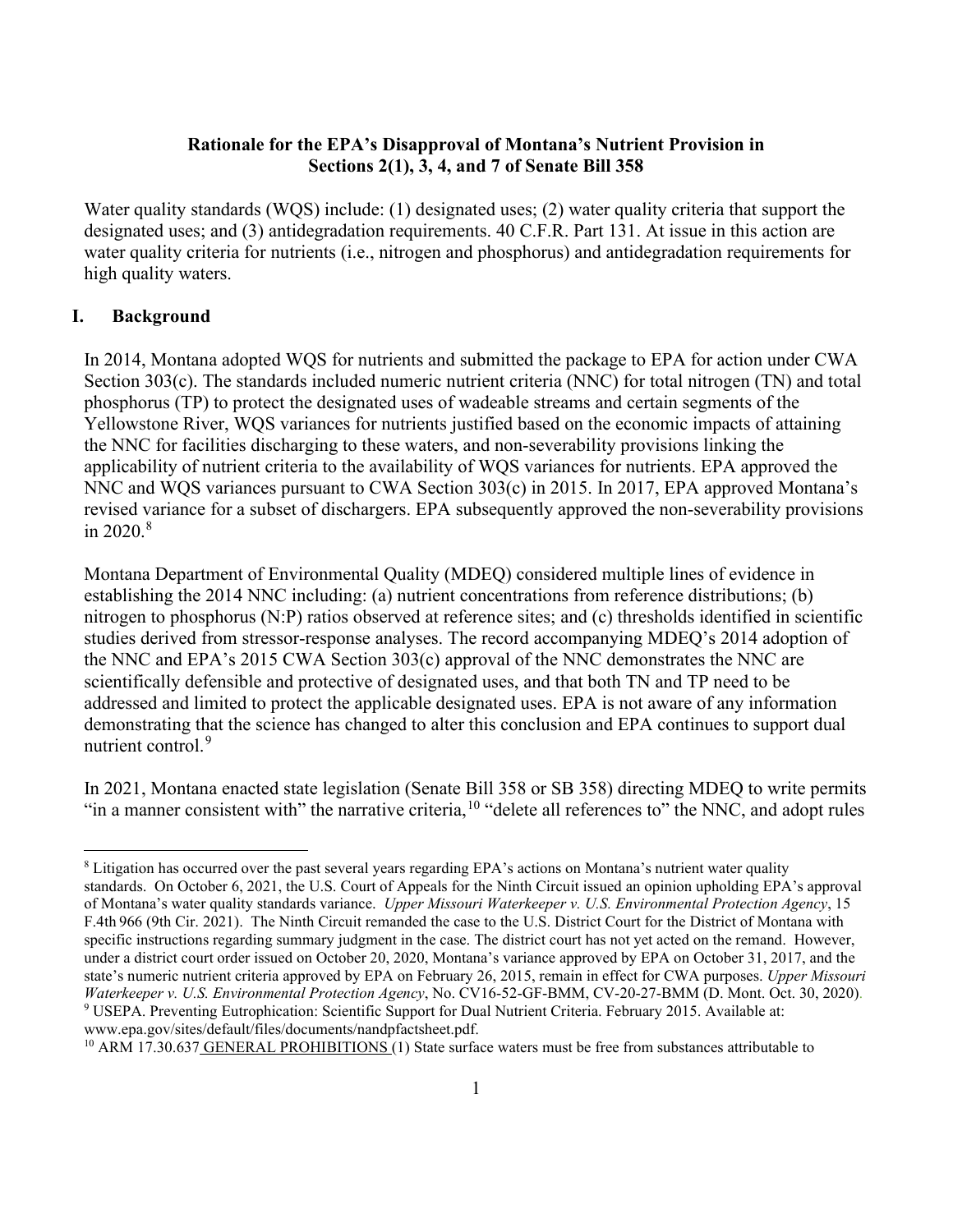related to Montana's existing narrative criteria that provide for the development of an adaptive management program. EPA is acting on a subset of provisions in SB 358 that it found to be new or revised WQS. Specifically, Section 2(1) of SB 358 directs MDEQ to permit nutrient discharges, prior to adoption of final rules, "in a manner consistent with" Montana's narrative nutrient criteria and legislative intent. Section 3 directs the Montana Board of Environmental Review (Board)<sup>[11](#page-5-0)</sup> to delete all references to the NNC and general variances and Section 4 directs MDEQ to delete all references to the NNC and general variances. In addition, Section  $7^{12}$  $7^{12}$  $7^{12}$  includes a new antidegradation (Montana uses the term nondegradation) requirement that describes conditions for determining that proposed activities that discharge phosphorus or nitrogen will not cause significant degradation of water quality and therefore are exempt from the antidegradation review process required by 40 C.F.R.  $\S$  131.12(a)(2).

On April 30, 2021, Montana Governor Gianforte signed SB 358 making it effective for state law purposes. Montana did not submit SB 358 to EPA for review pursuant to CWA Section 303(c)(2).

## **II. EPA Evaluation of Whether Sections of SB 358 are WQS Subject to CWA Section 303(c) Action**

CWA section  $303(c)(2)$  requires states to submit new or revised WQS to EPA. CWA section  $303(c)(3)$ provides for EPA review of such WQS. EPA's authority and duty to review and approve or disapprove a new or revised WQS is not dependent upon whether the provision was submitted to the EPA for review.<sup>[13](#page-5-2)</sup> Therefore, EPA analyzed SB 358 to determine whether it contains any new or revised WQS.

In October 2012, EPA posted a document online, entitled: "*What is a New or Revised Water Quality Standard Under CWA 303(c)(3)? Frequently Asked Questions*" (FAQs).<sup>[14](#page-5-3)</sup> The EPA developed the document as an aid to discern when state or authorized tribal provisions constitute new or revised WQS, stating: "To date, EPA has evaluated each situation on a case-by-case basis. These FAQs consolidate EPA's plain language interpretation (informed by the CWA, EPA's implementing regulations at 40 C.F.R. Part 131, and relevant case law) of what constitutes a new or revised water quality standard that the Agency has the CWA Section  $303(c)(3)$  authority and duty to approve or disapprove." The FAQs

municipal, industrial, agricultural practices or other discharges that will:… (d) create concentrations or combinations of materials which are toxic or harmful to human, animal, plant, or aquatic life; and (e) create conditions which produce undesirable aquatic life.<br><sup>11</sup> Montana adopted legislation in 2021 that removed the authority of the Board to conduct rulemaking related to water

<span id="page-5-0"></span>quality standards. MDEQ has confirmed it is now the Montana governmental entity that is responsible for implementing these deletions as part of any future rulemaking.

<span id="page-5-1"></span><sup>&</sup>lt;sup>12</sup> For purposes of this action letter, the term "Section 7" is only referring to that portion codified as MCA 75-5-317(2)(u). MCA 75-5-317(2)(v) is addressed in EPA's May 6, 2022 memo to the file: SB 358 Water Quality Standards Review; Rationale for EPA not acting on remaining provisions of SB358.

<span id="page-5-2"></span><sup>&</sup>lt;sup>13</sup> The U.S. Court of Appeals for the  $11<sup>th</sup>$  Circuit has held that EPA has a mandatory duty to act on new or revised state WQS, whether or not they are submitted to EPA. *Miccosukee Tribe of Indians of Florida v. EPA*, 105 F.3d 599 (11<sup>th</sup> Cir. 1997); *FPIRG v. EPA*, 386 F.3d 1070 (11th Cir 2004) (concurring with the reasoning in *Miccosukee*). This reasoning has also been followed by a district court in Maine. *Friends of Merrymeeting Bay v. Olsen*, 839 F.Supp.2d 366, 375 (D. Maine 2012) ("EPA is under obligation to review a law that changes a water quality standard regardless of whether a state presents it for review.")

<span id="page-5-3"></span><sup>14</sup> EPA No. 820-F-12-017 (October 2012), www.epa.gov/sites/default/files/2014-11/documents/cwa303faq.pdf.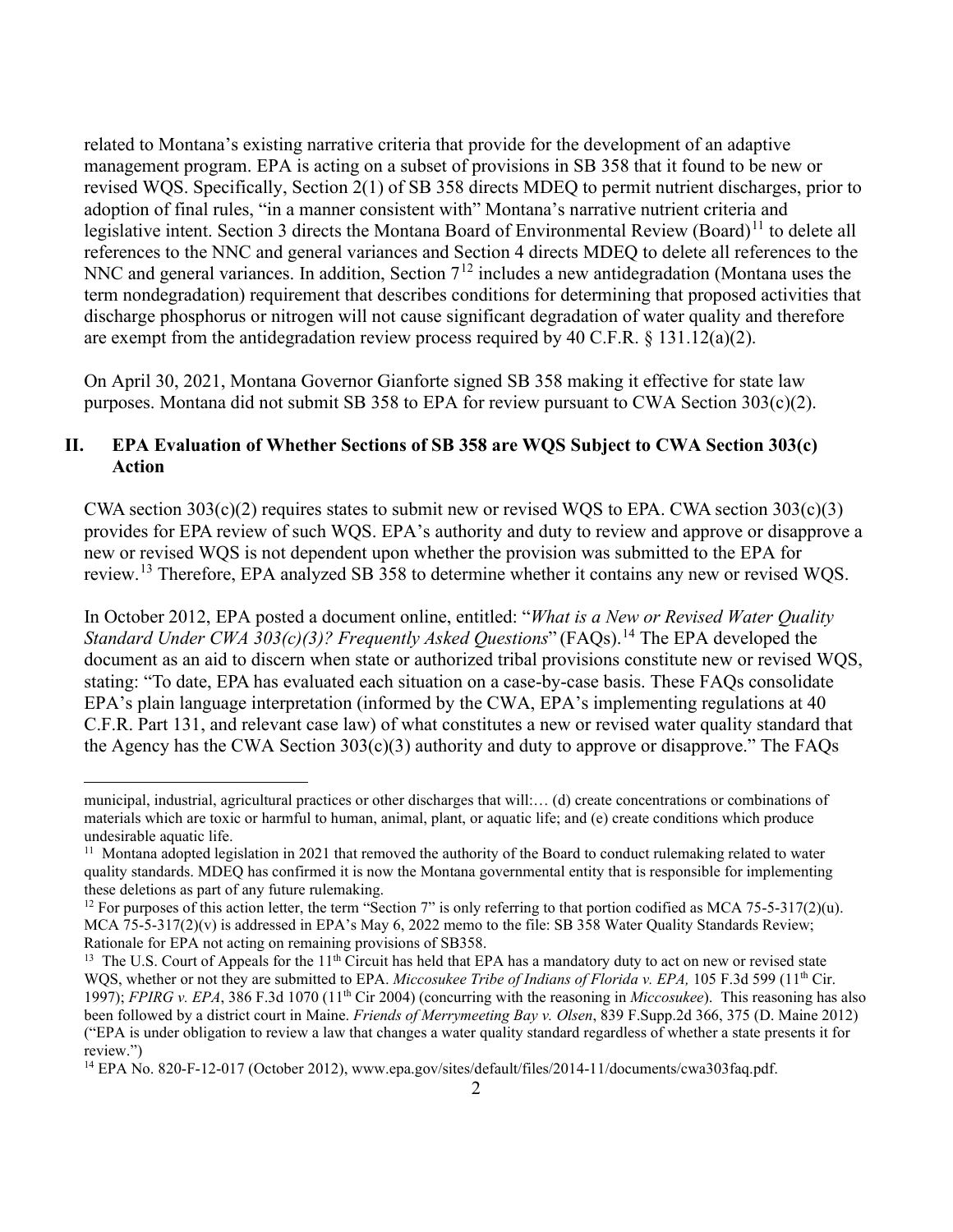were, in part, an outgrowth of the Agency's experience in prior cases, and they are currently referenced in the EPA's *Water Quality Standards Handbook*.

EPA's FAQs describe a 4-part test: if all four questions below are answered "yes," then the provision would likely constitute a new or revised WQS that the EPA has the authority and duty to approve or disapprove under CWA Section 303(c)(3).

- 1) Is it a legally binding provision adopted or established pursuant to state or tribal law?
- 2) Does the provision address designated uses, water quality criteria (narrative or numeric) to protect designated uses, and/or antidegradation requirements for waters of the United States?
- 3) Does the provision express or establish the desired condition (e.g., uses, criteria) or instream level of protection (e.g., antidegradation requirements) for waters of the United States immediately or mandate how it will be expressed or established for such waters in the future?
- 4) Does the provision establish a new WQS or revise an existing WQS?

Question 1 is a threshold question of legal applicability that stems from the use of the terms "adopt," "law," "regulations," and "promulgate" in CWA section  $303(a)$ -(c) and EPA's regulations at 40 CFR 131.3(i) which specifies that WQS "are provisions of state or federal law."[15](#page-6-0) Question 2 reflects the CWA articulation that WQS include three core components: designated uses, water quality criteria, and antidegradation requirements (see CWA sections  $303(c)(2)(A)$  and  $303(d)(4)(B)$ ). Question 3 addresses the substance of the provision and whether it changes one or more of the components of a WQS, such that the provision expresses or establishes a different water quality goal for CWA purposes.<sup>[16](#page-6-1)</sup> Consistent with its placement as the final question, Question 4 only needs to be evaluated if Questions 1- 3 are all answered in the affirmative. It clarifies that EPA's authority, as specified in CWA section  $303(c)(2)(A)$ , is to act only on new or revised WQS provisions, which includes provisions that have not previously been approved by EPA under section  $303(c)$ .<sup>[17](#page-6-2)</sup> EPA's evaluation of whether a provision is new or revised requires a consideration of the effect of the provision on the WQS themselves. For example, if a provision meets the first three considerations but already exists as part of the state or authorized tribe's EPA-approved and CWA-applicable WQS and was only copied over to another section of the regulation for ease of reference, such a re-statement does not have the effect of establishing or changing the applicable WQS. Therefore, the provision is not new or revised, and EPA does not have the authority or duty to take an action under CWA section 303(c).

EPA reviewed SB 358 and determined that Section 2(1), Section 3, and Section 4 of SB 358 are revised WQS and Section 7 is a new WQS subject to EPA action pursuant to CWA Section 303(c).

<span id="page-6-0"></span><sup>&</sup>lt;sup>15</sup> 40 CFR 131.3(i): Water quality standards are provisions of [State](https://www.law.cornell.edu/definitions/index.php?width=840&height=800&iframe=true&def_id=02f3388cbddab8d1c8b68bc12f7066f2&term_occur=999&term_src=Title:40:Chapter:I:Subchapter:D:Part:131:Subpart:A:131.3) or Federal law which consist of a designated use or uses for the waters of the [United States](https://www.law.cornell.edu/definitions/index.php?width=840&height=800&iframe=true&def_id=dda4c2aefd0bd07e80aa2c88417ccf16&term_occur=999&term_src=Title:40:Chapter:I:Subchapter:D:Part:131:Subpart:A:131.3) and water quality [criteria](https://www.law.cornell.edu/definitions/index.php?width=840&height=800&iframe=true&def_id=d75ccced16cae306d8c5e9e07cf581ce&term_occur=999&term_src=Title:40:Chapter:I:Subchapter:D:Part:131:Subpart:A:131.3) for such waters based upon such uses. [Water quality](https://www.law.cornell.edu/definitions/index.php?width=840&height=800&iframe=true&def_id=ae2ebcdde021e189e65733b4d02aa0e9&term_occur=999&term_src=Title:40:Chapter:I:Subchapter:D:Part:131:Subpart:A:131.3)  standards are to protect the public health or welfare, enhance the quality of water and serve the purposes of [the Act.](https://www.law.cornell.edu/definitions/index.php?width=840&height=800&iframe=true&def_id=aaea981d193abe7105f53983a278a1e1&term_occur=999&term_src=Title:40:Chapter:I:Subchapter:D:Part:131:Subpart:A:131.3)<br><sup>16</sup> See 40 CFR 131.2: A water quality standard defines the water quality goals of a water body, or por

<span id="page-6-1"></span>designating the use or uses to be made of the water and by setting criteria that protect the designated uses.

<span id="page-6-2"></span><sup>&</sup>lt;sup>17</sup> As stated in EPA's 2012 4-part test FAQs "A provision that EPA has never approved as a WQS would be considered 'new.' It must also meet the other three considerations to be a new or revised WQS."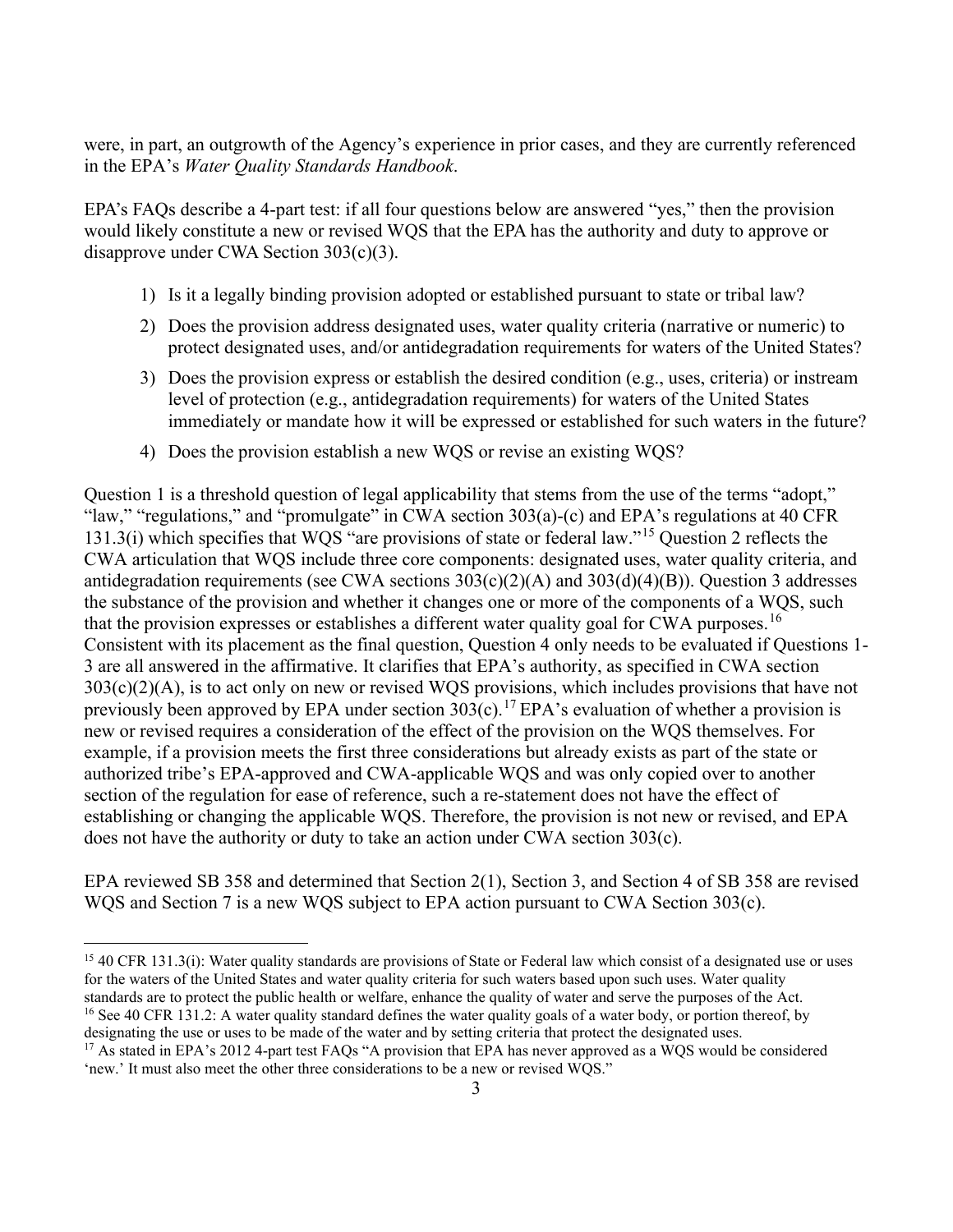### **A. Section 2(1) of SB 358:**

**"Section 2. Transition for nutrient standards -- department.** (1) Until final [adaptive management program] rules are adopted pursuant to [section 1], the department shall administer the discharge permitting program under 75-5-402 in a manner consistent with ARM 17.30.637<sup>[18](#page-7-0)</sup> [the narrative standard] and the intent of [this act]."

- **1. Is it a legally binding provision adopted or established pursuant to state or tribal law?** Yes. Section 2(1) is a legally binding provision under state law as it is part of the SB 358 legislation passed by the Montana legislature and signed by Governor Gianforte on April 30, 2021.
- **2. Does the provision address designated uses, water quality criteria (narrative or numeric) to protect designated uses, and/or antidegradation requirements for waters of the United States?** Yes. Section 2(1) addresses water quality criteria for nutrients to protect designated uses for waters of the United States within Montana, specifically wadeable streams and segments of the Yellowstone River.
- 3. **Does the provision express or establish the desired condition (e.g., uses, criteria) or instream level of protection (e.g., antidegradation requirements) for waters of the United States immediately or mandate how it will be expressed or established for such waters in the future?** Yes. Previously, wadeable streams and segments of the Yellowstone River had to meet both the narrative criteria and the numeric nutrient criteria. Section 2(1) revised the desired condition immediately with respect to nutrients for wadeable streams and segments of the Yellowstone River to attaining only the narrative criteria, and no longer requiring attainment of the scientifically defensible and protective numeric nutrient criteria.

EPA's regulation at 40 C.F.R. § 131.21(d) states that applicable WQS are the minimum standards which must be used when the CWA and regulations implementing the CWA refer to WQS, including developing NPDES (here Montana Pollutant Discharge Elimination System (MPDES)) permit limitations under section  $301(b)(1)(C)$  of the CWA. As described above, the language of Section 2(1) specifies that all MPDES permits shall be "consistent with" the narrative criteria and "the intent" of SB 358. Because Section 2(1) establishes the minimum standards that must be used when developing MPDES permit limitations, Section 2(1) changes the desired condition for Montana's wadeable streams and segments of the Yellowstone River from both the state's narrative criteria and the NNC to only the state's narrative criteria.

<span id="page-7-0"></span><sup>&</sup>lt;sup>18</sup> ARM 17.30.637 includes general prohibitions and states: "State surface waters must be free from substances attributable to municipal, industrial, agricultural practices or other discharges that will:…(d) create concentrations or combinations of materials which are toxic or harmful to human, animal, plant, or aquatic life; and (e) create conditions which produce undesirable aquatic life."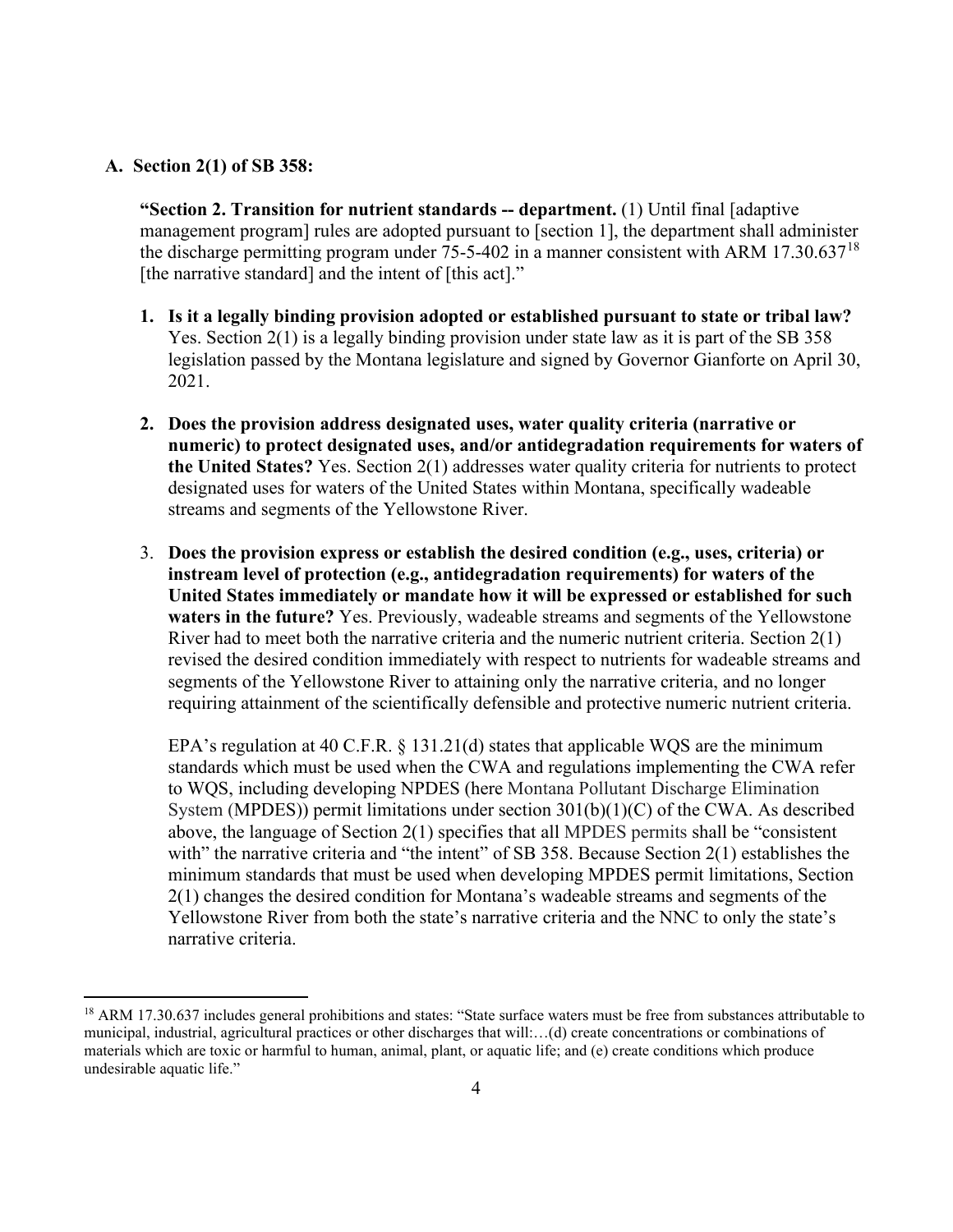As additional evidence, in a June 6, 2021 email, Amy Steinmetz, MDEQ Water Quality Division Administrator, clarified MDEQ's interpretation of this provision: "*The legislation directs DEQ to use the narrative standard during the transition to the adaptive management rules. Unless we disregard the plain language of the transition section, the NNC are not to be used to establish permit limits.*"[19](#page-8-0) Thus, MDEQ confirmed that the state cannot interpret the narrative standard using the NNC for permitting purposes. MDEQ has further demonstrated through its implementation in recent permits that the narrative standard is the desired condition-- not the NNC; thus, reinforcing that Section 2(1) of SB 358 expresses a revised desired condition for Montana's wadeable streams and segments of the Yellowstone River.

4. **Does the provision establish a new WQS or revise an existing WQS?** Yes. Section 2(1) meets the first three questions of the 4-part test and has not been previously approved by EPA under CWA section 303(c).<sup>[20](#page-8-1)</sup>

## **B. Sections 3 and 4 of SB 358:**

**Section 3.** Board to amend rules. The board of environmental review shall amend ARM 17.30.201, 17.30.507, 17.30.516, 17.30.602, 17.30.619, 17.30.622, 17.30.623, 17.30.624, 17.30.625, 17.30.626, 17.30.627, 17.30.628, 17.30.629, 17.30.635, 17.30.702, and 17.30.715 to delete all references to department circular DEQ-12A, department circular DEQ-12B, base numeric nutrient standards, and nutrient standards variances.

**Section 4.** Department to amend rules. The department of environmental quality shall amend ARM 17.30.602 to delete all references to department circular DEQ-12A, department circular DEQ-12B, base numeric nutrient standards, and nutrient standards variances.

- **1. Is it a legally binding provision adopted or established pursuant to state or tribal law?** Yes. Sections 3 and 4 are legally binding provisions under state law as they are part of the SB 358 legislation passed by the Montana legislature and signed by Governor Gianforte on April 30, 2021.
- **2. Does the provision address designated uses, water quality criteria (narrative or numeric) to protect designated uses, and/or antidegradation requirements for waters of the United States?** Yes. Sections 3 and 4 address water quality criteria for nutrients to protect designated uses for waters of the United States within Montana, specifically wadeable streams and segments of the Yellowstone River.
- **3. Does the provision express or establish the desired condition (e.g., uses, criteria) or instream level of protection (e.g., antidegradation requirements) for waters of the**

<span id="page-8-0"></span><sup>&</sup>lt;sup>19</sup> June 6, 2021 email from Amy Steinmetz, MDEO Water Quality Division Administrator, to Bert Garcia, Acting Director Water Division, EPA Region 8.

<span id="page-8-1"></span><sup>&</sup>lt;sup>20</sup> As stated in EPA's 2012 4-part test FAQs "A provision that EPA has never approved as a WQS would be considered 'new.' It must also meet the other three considerations to be a new or revised WQS."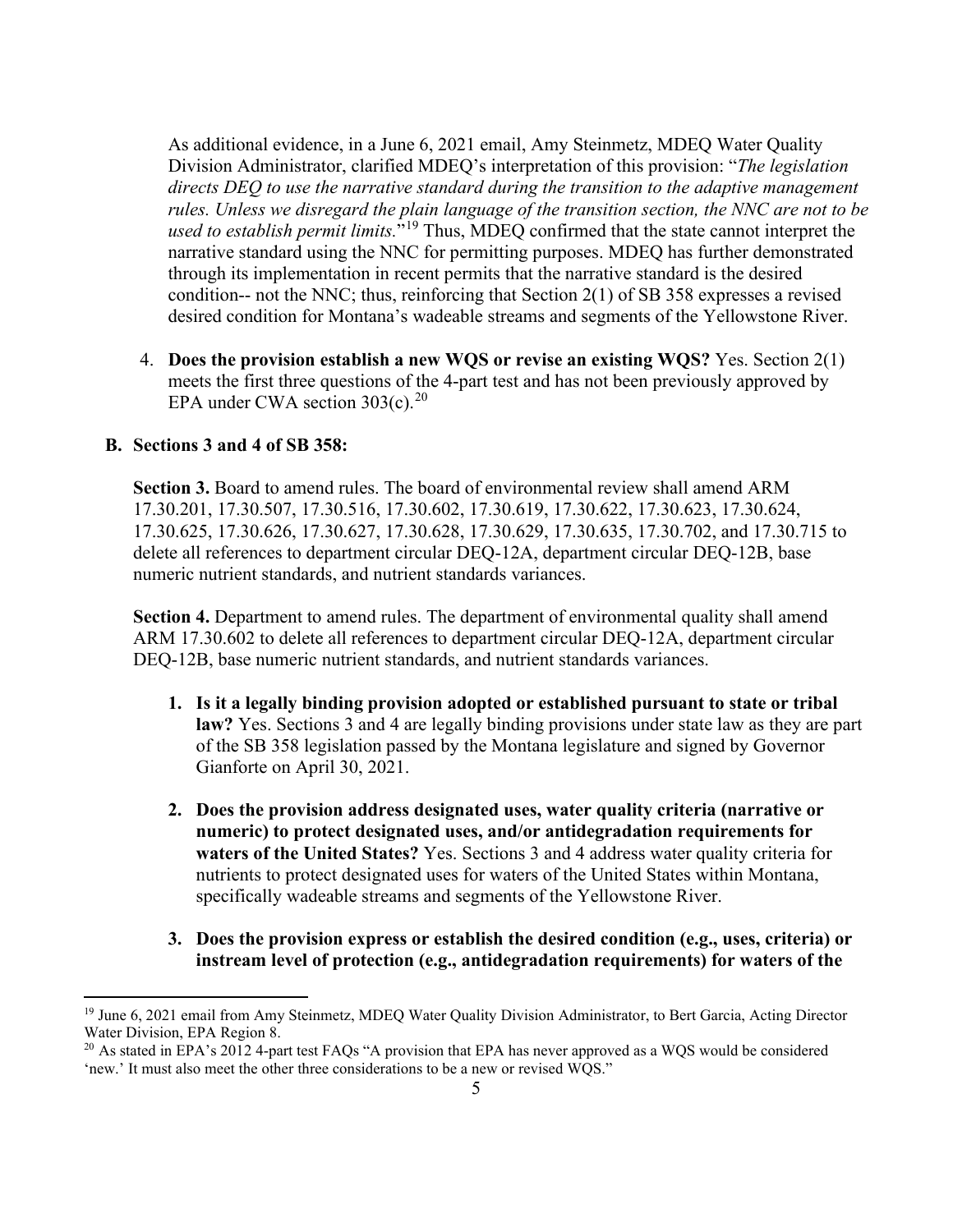**United States immediately or mandate how it will be expressed or established for such waters in the future?** Yes. Previously, wadeable streams and segments of the Yellowstone River had to meet both the narrative criteria and the numeric nutrient criteria. Sections 3 and 4 revise the desired condition by mandating that the state regulatory agency delete all references to the CWA-applicable and scientifically sound NNC through future rulemaking, leaving only the narrative criteria in place. Thus, the future desired condition regarding nutrients for applicable waters has been revised from attaining the NNC and the narrative criteria to only requiring attainment of the narrative criteria.

**4. Does the provision establish a new WQS or revise an existing WQS?** Yes. Sections 3 and 4 meet the first three questions of the 4-part test and has not been previously approved by EPA under CWA section 303(c).

**Conclusion**: Based on its application of the 4-part test, EPA has concluded that Section 2(1), Section 3, and Section 4 of SB 358 constitute revised WQS that EPA has a mandatory duty to review and either approve or disapprove, pursuant to CWA 303(c).

## **C. Section 7 of SB 358, Codified at MCA 75-5-317(2)(u)**

New text is underlined below:

"75-5-317. Nonsignificant activities. (1) The categories or classes of activities identified in subsection (2) cause changes in water quality that are nonsignificant because of their low potential for harm to human health or the environment and their conformance with the guidance found in 75-5-301(5)(c).

(2) The following categories or classes of activities are not subject to the provisions of 75-5-303: (u) discharges of total phosphorus or total nitrogen that do not:

(i) create conditions that are toxic or harmful to human, animal, plant, and aquatic life;

(ii) create conditions that produce undesirable aquatic life; or

(iii) cause measurable changes in aquatic life."

- 1. **Is it a legally binding provision adopted or established pursuant to state or tribal law?**  Yes. Section 7 is a legally binding provision under state law as it is part of the SB 358 legislation passed by the Montana legislature and signed by Governor Gianforte on April 30, 2021.
- **2. Does the provision address designated uses, water quality criteria (narrative or numeric) to protect designated uses, and/or antidegradation requirements for waters of the United States?** Yes. The provision addresses antidegradation requirements for waters of the United States within Montana.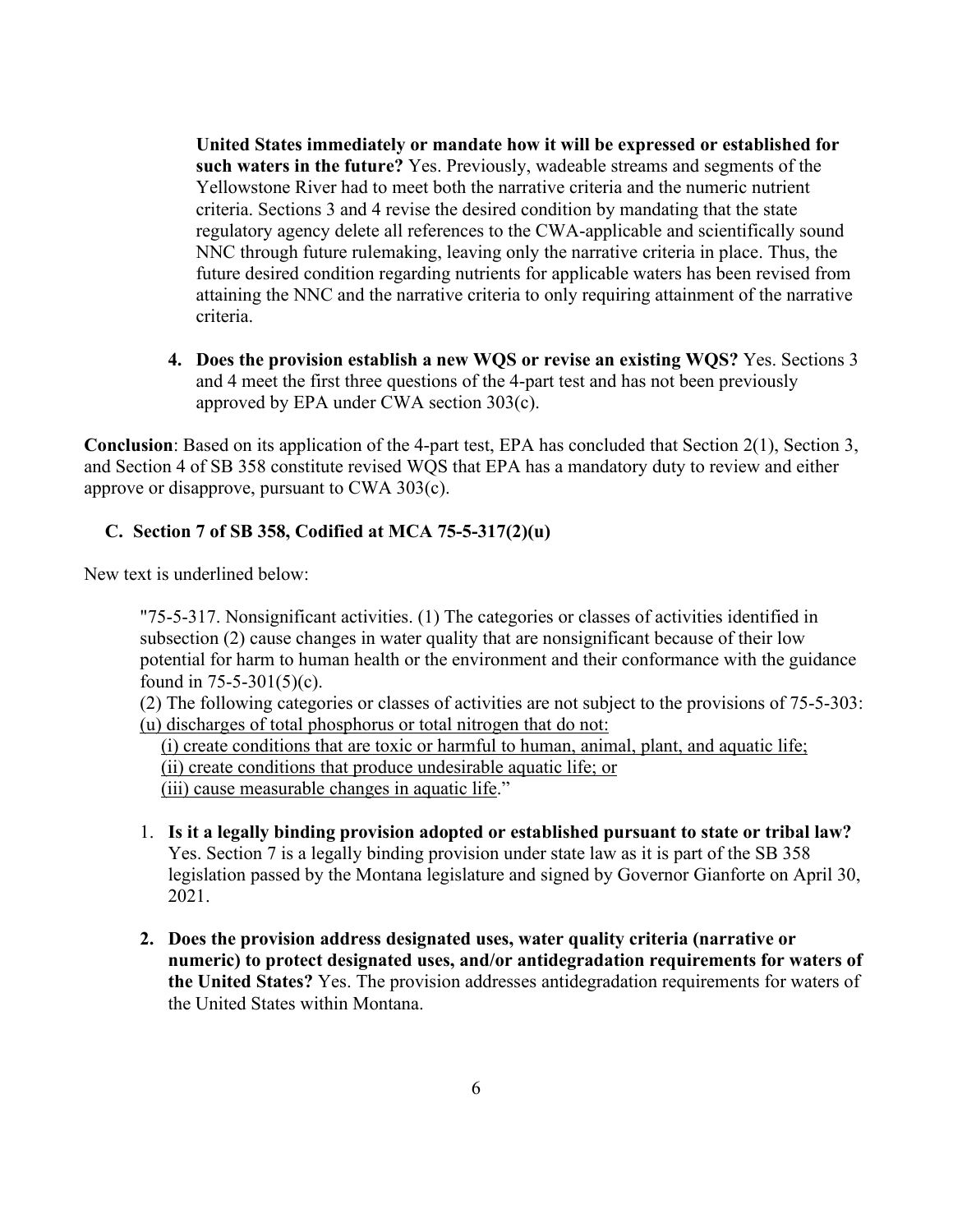- 3. **Does the provision express or establish the desired condition (e.g., uses, criteria) or instream level of protection (e.g., antidegradation requirements) for waters of the United States immediately or mandate how it will be expressed or established for such waters in the future?** Yes. The provision establishes the instream level of protection for waters of the United States within Montana, effective immediately. Section 7 describes circumstances for determining that proposed activities that discharge phosphorus or nitrogen will not cause significant degradation of water quality and therefore are exempt from the review process required by 40 C.F.R.  $\S$  131.12(a)(2).
- 4. **Does the provision establish a new WQS or revise an existing WQS?** Yes. The provision meets the first three questions of the 4-part test and has not been previously approved by EPA.

**Conclusion**: Based on its application of the 4-part test, EPA has concluded that Section 7 constitutes a new WQS that EPA has a mandatory duty to review and either approve or disapprove, pursuant to CWA Section 303(c).

## III. **Section 2(1), Section 3, and Section 4 of SB 358 Do Not Protect the Applicable Designated Uses**

EPA's review of the sections that contain new WQS begins with an examination of MDEQ's record of implementing their WQS when the state believes the narrative criteria alone are in effect for permitting purposes based on the relevant NPDES regulations. This examination informs EPA's review of the changes to WQS based on the relevant WQS regulations and CWA provisions.

40 C.F.R. § 122.44(d)(1) requires that NPDES permits shall include any requirements necessary to "[a]chieve water quality standards established under section 303 of the CWA, including State narrative criteria for water quality. Such limitations must control all pollutants or pollutant parameters which are or may be discharged at a level which will cause, have the reasonable potential to cause, or contribute to an excursion above any State water quality standard, including State narrative criteria for water quality." 40 C.F.R. § 122.44(d)(1)(i). As EPA explained when promulgating this regulation, "Effluent limitations must attain and maintain water quality standards in order to be consistent with the requirements of the Clean Water Act." 54 Fed. Reg. 23868, 23873 (June 2, 1989).

In its summary judgment briefing filed in the challenge to EPA's 2020 approval of Montana's nonseverability provisions that tied the NNC with the WQS general variances provisions, EPA addressed the future effect of Montana removing the NNC and reverting to the general narrative criteria. In that briefing, EPA noted it would be premature to predict how the state would implement its narrative criteria to address nutrients in the future and that EPA could not reasonably assume Montana's implementation of its narrative criteria would prove inadequate given that the state had developed a much more robust understanding of the science of nutrient pollution and was thereby far-better equipped than in the past to translate and implement the narrative criteria in NPDES permits.<sup>21</sup> Since the filing of

<span id="page-10-0"></span><sup>21</sup> *Upper Missouri Waterkeeper v. U.S. Environmental Protection Agency,* No. 4:20-cv-000027-BMM (D. Mont.), Defendants' Reply Memorandum in Support of Defendants' Cross-Motion for Summary Judgment at page 7 (Sept. 9, 2020).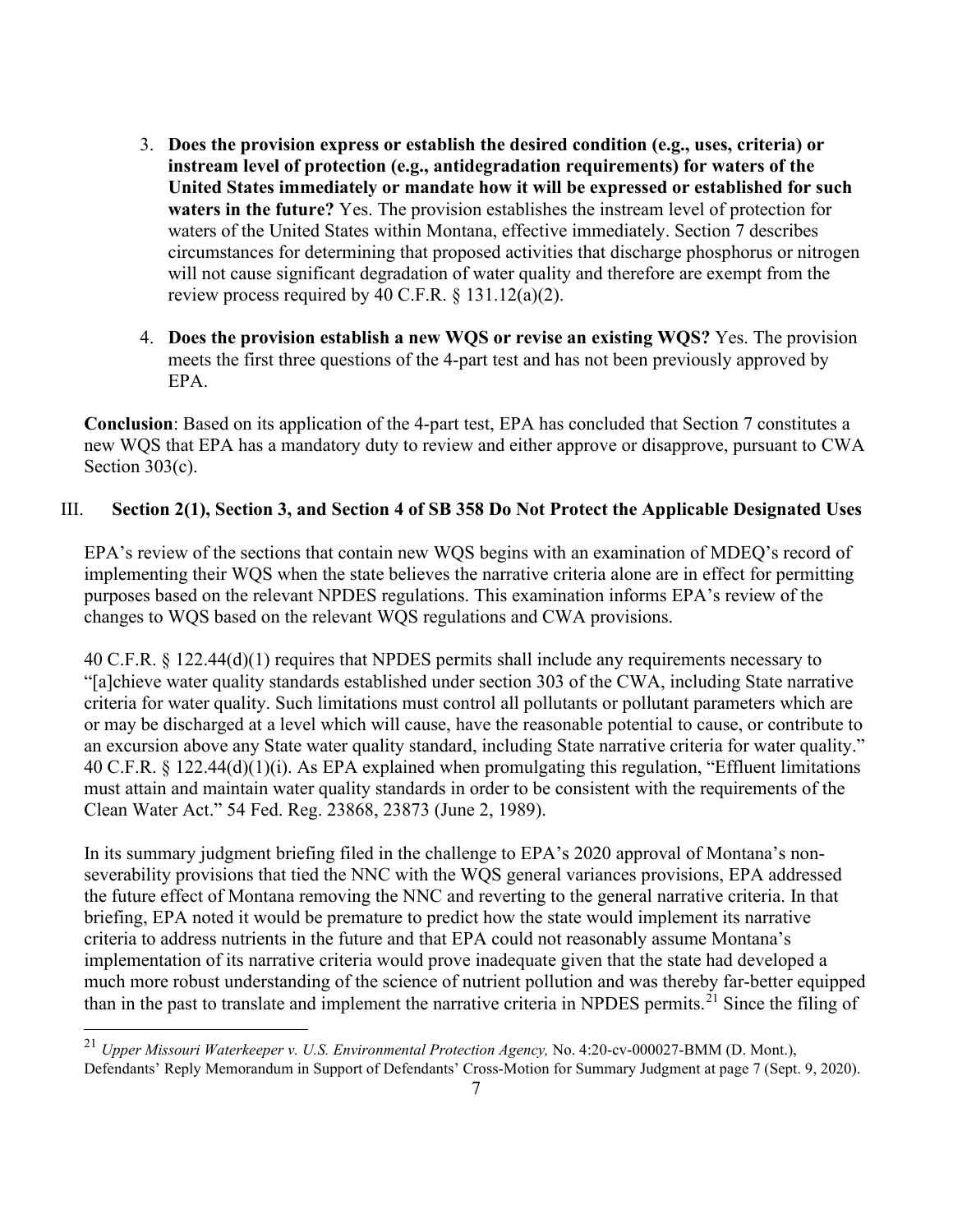that briefing, subsequent information is now available to inform EPA's understanding of how the state is implementing the narrative criteria with respect to protection of the applicable designated uses from adverse effects of excess nutrients.

EPA evaluated the state's permitting record since May 2020, when MDEQ began to apply the general narrative criteria rather than the NNC in executing its permitting obligations described above.  $^{22}$  $^{22}$  $^{22}$  Instead of applying the protective NNC or the supporting science to interpret the narrative criteria, permits issued by MDEQ from 2020 through 2022 demonstrate that the state is: a) not completing an adequate reasonable potential analysis based on an interpretation of the narrative criteria; and b) not setting permit limits that provide adequate protection of designated uses based on the narrative. EPA's May 6, 2022 memo to the file "Implementation by Montana of its Narrative Water Quality Standards in lieu of the Clean Water Act Applicable Numeric Nutrient Criteria," provides details on each permit reviewed by EPA along with the rationale documenting the state's permitting approach. EPA evaluated whether the state's actual implementation of the remaining narrative criteria would nonetheless be sufficient to protect designated uses. After careful evaluation of the record of the state's recent implementation of the narrative criteria in NPDES, EPA concludes it does not.

This record prompts an evaluation of whether the state's removal of the NNC, and reliance on the narrative criteria alone, result in criteria that contain sufficient parameters or constituents to protect the designated use as required by 40 C.F.R.  $\S$  131.11(a)(1). 40 C.F.R.  $\S$  131.11(a)(1) requires that "criteria must be based on sound scientific rationale and must contain sufficient parameters to protect the designated use." Montana's NNC were derived following EPA's recommended approaches for establishing NNC (i.e., reference-condition and stressor-response based analyses). MDEQ validated the proposed nutrient thresholds by comparing to regionally relevant dose-response that further strengthened the state's rationale for the proposed criteria.<sup>[23,](#page-11-1)[24](#page-11-2)</sup> In its 2015 approval of Montana's NNC, EPA concluded that: "Montana's integration of multiple approaches -- results from stressor-response studies; understanding of reference conditions; nutrient limitations -- minimizes the uncertainty associated with a single approach and further strengthens the technical basis for the final NNC values…Therefore, the EPA has determined that the NNC provisions are consistent with the federal requirements because, as discussed above, the state has demonstrated that the NNC for wadeable streams will protect aquatic life and recreational designated uses and are based on a sound scientific rationale that is consistent with the EPA guidance on deriving NNC using scientifically defensible methods. Accordingly, the EPA approves Montana's NNC."25

The record accompanying MDEQ's 2014 adoption of the NNC and EPA's 2015 CWA section 303(c) approval of the NNC demonstrates the NNC are based on sound science and protective of designated uses, and that both total nitrogen (TN) and total phosphorus (TP) must be addressed and limited to

<span id="page-11-0"></span><sup>&</sup>lt;sup>22</sup> EPA May 6, 2022 memo to the file "Implementation by Montana of its Narrative Water Quality Standards in lieu of the Clean Water Act Applicable Numeric Nutrient Criteria."

<span id="page-11-1"></span><sup>&</sup>lt;sup>23</sup> Suplee, Michael W., V. Watson, A. Varghese, and Joshua Cleland. 2008. Scientific and Technical Basis of the Numeric Nutrient Criteria for Montana's Wadeable Streams and Rivers. Helena, MT: MDEQ Water Quality Planning Bureau.<br><sup>24</sup> Id

<span id="page-11-3"></span><span id="page-11-2"></span><sup>&</sup>lt;sup>25</sup> See EPA Action letter dated February 26, 2015 from Martin Hestmark, Assistant EPA Regional Administrator, to Tom Livers, MDEQ Acting Director.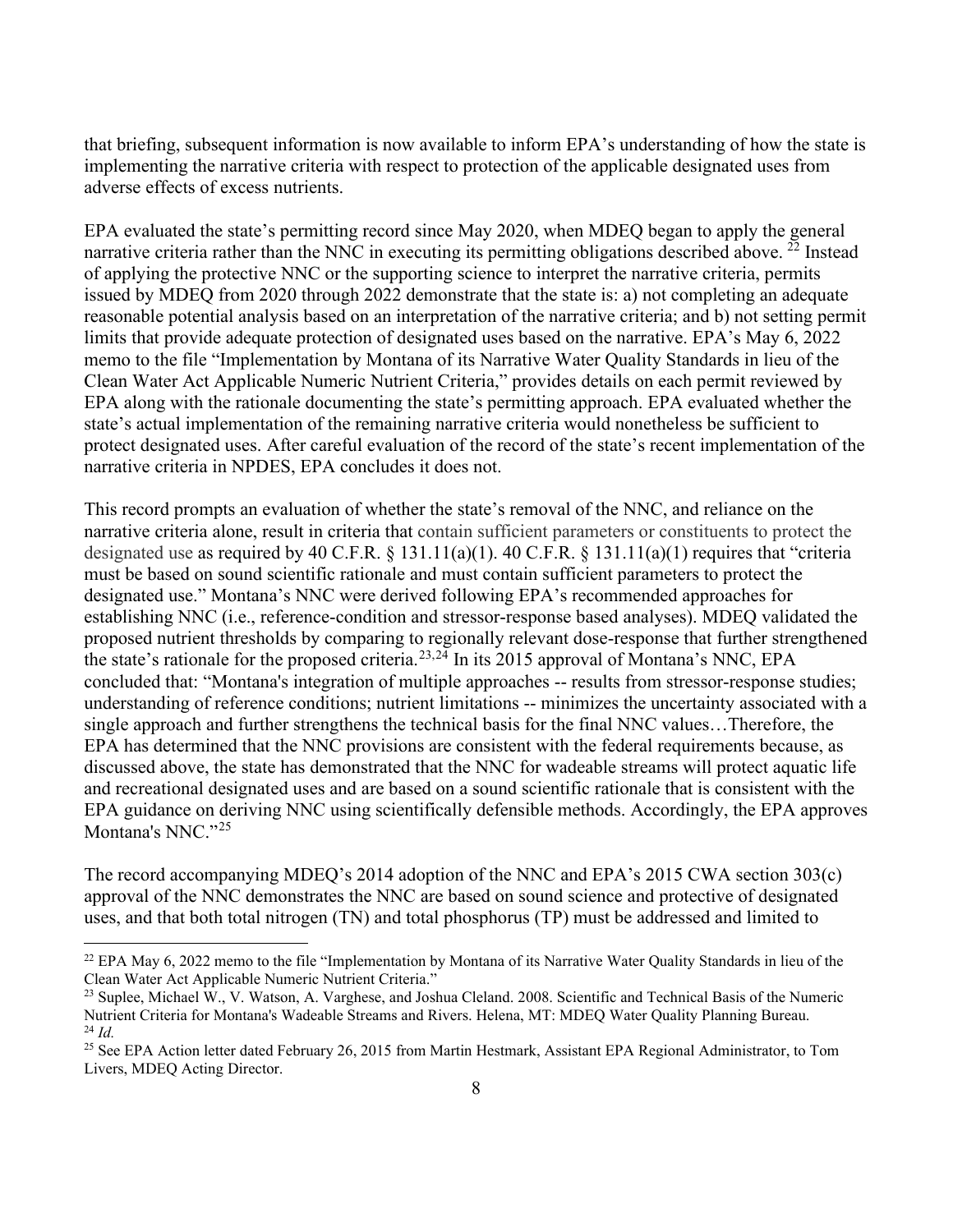protect the applicable designated uses.<sup>26</sup> The need for dual-nutrient control for both TN and TP to protect designated uses in the affected waters is supported by Montana's own dosing study conducted in eastern Montana<sup>[27](#page-12-1)</sup>

Section 2(1), Section 3, and Section 4 of SB 358 all result in removal of the NNC (now and in the future) from the expression of the desired condition of affected waters without identifying an alternative that provides adequate assurance that designated uses will be protected. The narrative criteria refer to preventing conditions that produce undesirable aquatic life, but lack the specificity provided by the NNC. The NNC provide specific protective TN and TP levels for the affected waters. At this time, the NNC and the supporting science are the only bases that Montana has identified that will protect its designated uses from adverse effects of excess nutrients. The scientific record indicates that dual control of both TN and TP is needed to assure protection of aquatic life in the affected waters. EPA must consider the availability of this science in its action today. With removal of the NNC and reliance on the narrative criteria alone, EPA lacks assurance that designated uses would be protected as required by 40 C.F.R. § 131.11(a)(1) given the demonstrated importance of TN and TP for the affected waters. This lack of assurance is further evidenced by the MDEQ permitting record over the past two years, as described above. Based on the available record, it is apparent that removal of the NNC results in criteria that do not contain sufficient parameters or constituents to protect designated uses with respect to the adverse effects of excess nutrients for the affected waters in Montana.

## **IV. EPA Action on Section 2(1), Section 3, and Section 4 of SB 358**

For the reasons stated above, EPA finds that Section 2(1), 3, and 4 of SB 358 constitute new WQS that EPA has the authority and duty to approve or disapprove under CWA section  $303(c)(3)$ . Based on its review, EPA concludes that these provisions are not protective of the applicable designated uses with respect to nutrients as required by 40 C.F.R. § 131.11(a)(1) and do not contain sufficient parameters or constituents to protect the designated use. See 40 C.F.R. § 131.11(a)(1). Therefore, EPA disapproves these provisions because they do not comply with the requirements of the CWA and 40 C.F.R. Part 131.

Pursuant to CWA  $\S 303(c)(3)$ , if EPA determines that any standard is not consistent with the applicable requirements of the CWA or implementing regulation, the Agency shall notify the state or authorized tribe and specify the changes to meet the requirements. EPA's goal has been, and will continue to be, to work closely with states and authorized tribes throughout the WQS development process to ensure that statutory and regulatory requirements are clear.

Pursuant to 40 C.F.R. § 131.21(c), new or revised state standards that go into effect under state law after May 30, 2000, are not effective for CWA purposes unless and until approved by EPA. Once approved, they remain in effect unless EPA approves a revision or promulgates a more stringent standard. 40 CFR § 131.21(e). EPA previously approved Montana's NNC, on February 26, 2015, as meeting the requirements of the CWA and its implementing regulations, and EPA has not subsequently approved

<span id="page-12-0"></span><sup>26</sup> *Id.* Pages 7-11.

<span id="page-12-1"></span><sup>&</sup>lt;sup>27</sup> Suplee, M.W., and V. Watson, 2013. Scientific and Technical Basis of the Numeric Nutrient Criteria for Montana's Wadeable Streams and Rivers—Update 1. Helena, MT: Montana Dept. of Environmental Quality.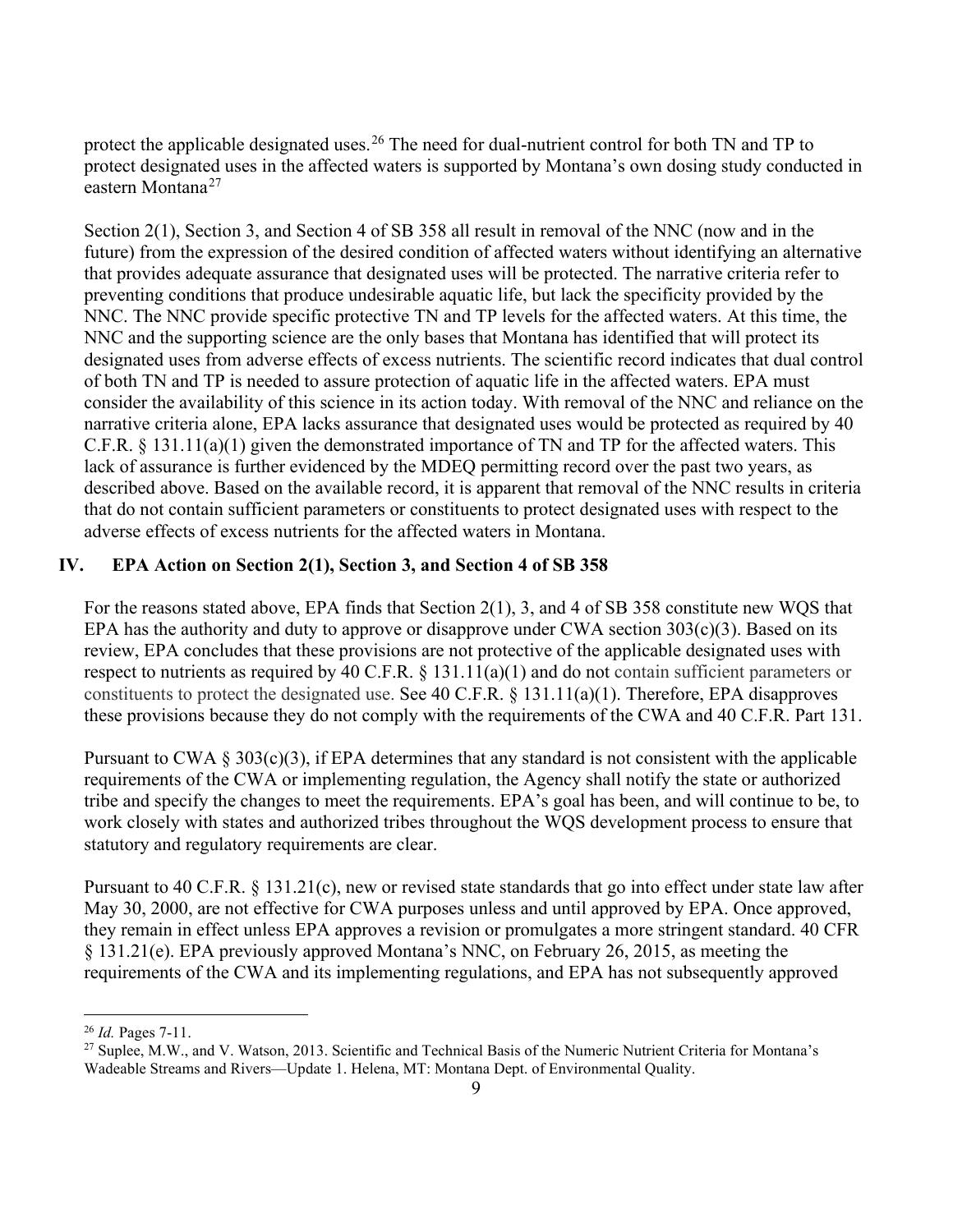any revision to those criteria. Therefore, the NNC remain the applicable water quality standard for CWA purposes. Because the NNC remain in effect for all CWA purposes, changes are not necessary to meet the requirements of the CWA. MDEQ is required to use the NNC as the minimum standards for all CWA purposes, including identifying impaired waters and calculating TMDLs under CWA section 303(d) and 40 CFR § 130.7, developing NPDES permit limitations under CWA section 301(b)(1)(C) and 40 CFR §§ 122.44(d) & 123.25(a)(15), evaluating proposed discharges of dredged or fill material under CWA section 404 and 40 CFR Part 230, and issuing certifications under CWA section 401 and 40 CFR Part 121. 40 C.F.R. 131.21(d).

EPA understands that MDEQ is actively engaged in rulemaking designed to adopt rule language related to the narrative criteria per SB 358 Section 1. EPA will review any future new or revised WQS that MDEQ adopts consistent with EPA's applicable statutory and regulatory requirements. EPA recognizes the challenges associated with establishing and implementing WQS for nutrients. This action does not preclude the state from developing a modified approach to address nutrients in their WQS. However, any modification must meet the requirements of the CWA and its implementing regulation. EPA's regulation at 40 CFR § 131.14 provides a mechanism to accommodate elements of adaptive management approaches.

Based on the specific facts described in this letter, the state cannot remove their protective NNC without also providing a suitable replacement (i.e., one that provides for criteria that contain sufficient parameters or constituents to protect the designated use) at the same time.

### **V. Section 7 of SB 358, Codified at MCA 75-5-317(2)(u) Does Not Protect High Quality Waters**

The federal requirements for antidegradation at 40 C.F.R. § 131.12 implement the CWA section 101(a) objective to ". . . restore and *maintain* the chemical, physical and biological integrity of the Nation's waters" (emphasis added). 40 C.F.R. § 131.12 requires states and authorized tribes to develop two elements for their antidegradation programs: an antidegradation policy and antidegradation implementation methods. State and tribal antidegradation policies and implementation methods must be consistent with 40 C.F.R. § 131.12 and with each other. 40 C.F.R. § 131.12(b). 40 C.F.R. § 131.5(a)(3) specifies that EPA's review and decision to approve or disapprove WQS involves a determination of "[w]hether any State adopted antidegradation implementation methods are consistent with § 131.12."

Antidegradation policies are a set of legally binding requirements included in state or tribal WQS that describe the expectations for preventing or minimizing degradation to waters. State and tribal antidegradation policies must provide for the protection of three antidegradation categories: existing uses, high quality waters, and outstanding national resource waters. 40 C.F.R. § 131.12(a)(1)-(3). These categories of protection are commonly referred to as "tiers." Montana's nondegradation policy (MCA 75-5-303) was approved by EPA in 1999.[28](#page-13-0)

<span id="page-13-0"></span><sup>&</sup>lt;sup>28</sup> See EPA's action letter dated January 26, 1999 from Jack W. McGraw, EPA Deputy Regional Administrator, to Marc Racicot, The Honorable Governor of Montana.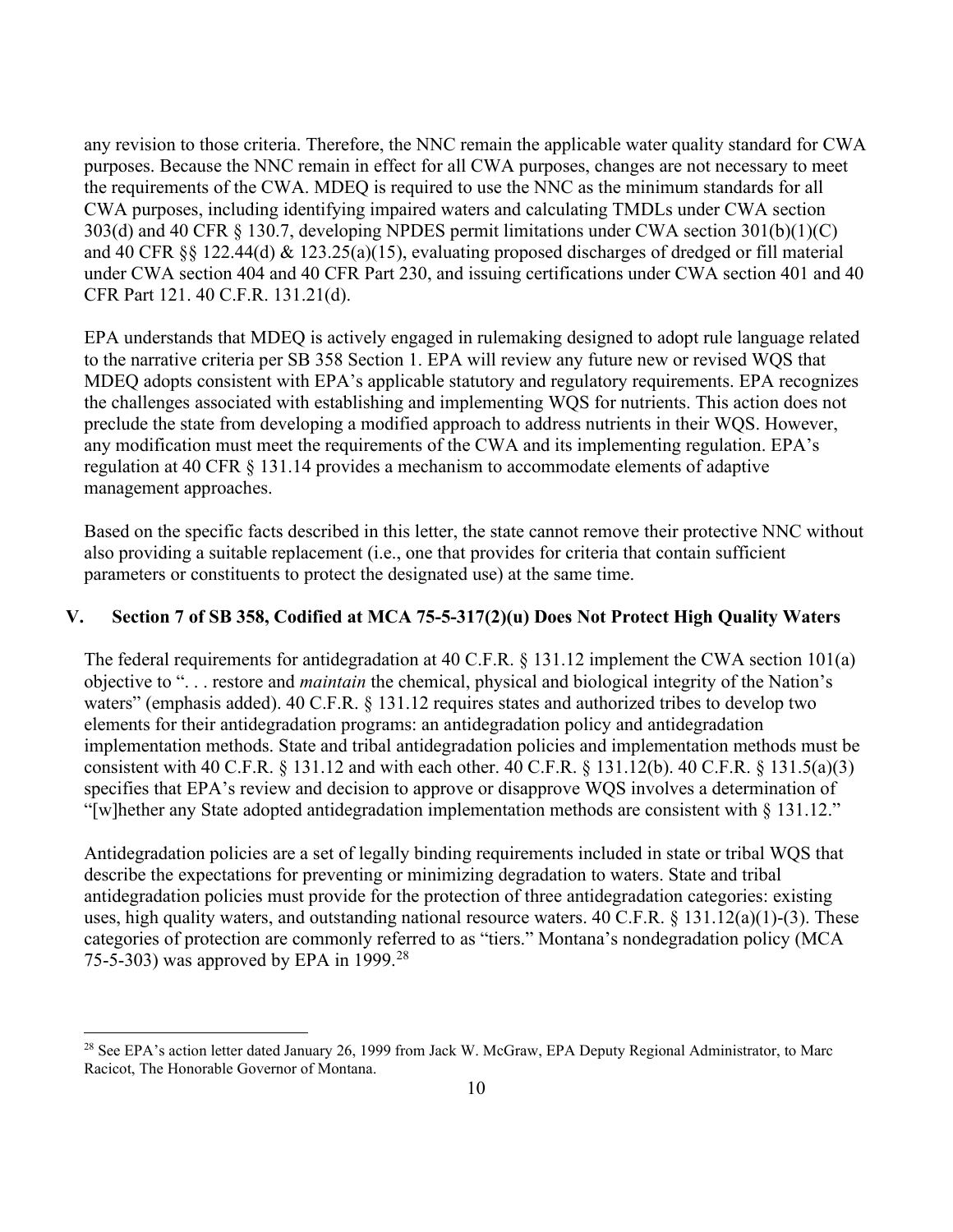Today's action is relevant to the requirements of 40 C.F.R. § 131.12(a)(2), or "Tier 2," which addresses high quality waters – those with water quality better than necessary to support the CWA Section  $101(a)(2)$  uses, which include the protection and propagation of fish, shellfish, and wildlife and recreation in and on the water.<sup>29</sup> In other words, these waters can receive an additional amount of a pollutant and still meet the quality necessary to support the CWA section 101(a)(2) uses. In the context of antidegradation, the difference between the criterion and the actual, better water quality achieved in the water body is called assimilative capacity (see Figure 1).



**Figure 1. Example of a High Quality Water.** The current ambient concentration of total phosphorus of 10  $\mu$ g/L is better than the total phosphorus aquatic life criterion of 30  $\mu$ g/L. In this example the waterbody has available assimilative capacity of 20  $\mu$ g/L total phosphorus.

Per 40 C.F.R. § 131.12, the water quality of high-quality waters must be maintained and protected unless the state or authorized tribe makes a finding that a lowering<sup>30</sup> of water quality is necessary to

<span id="page-14-1"></span>

<span id="page-14-0"></span><sup>&</sup>lt;sup>29</sup> *Water Quality Standards Regulation.* 48 Fed. Reg. 51403 (November 8, 1983).<br><sup>30</sup> *Lowering* means an increase in pollution, resulting from an activity that would use some of the assimilative capacity in a high quality water. In this regard, the quality of water is lowered closer to the criterion for a specific parameter.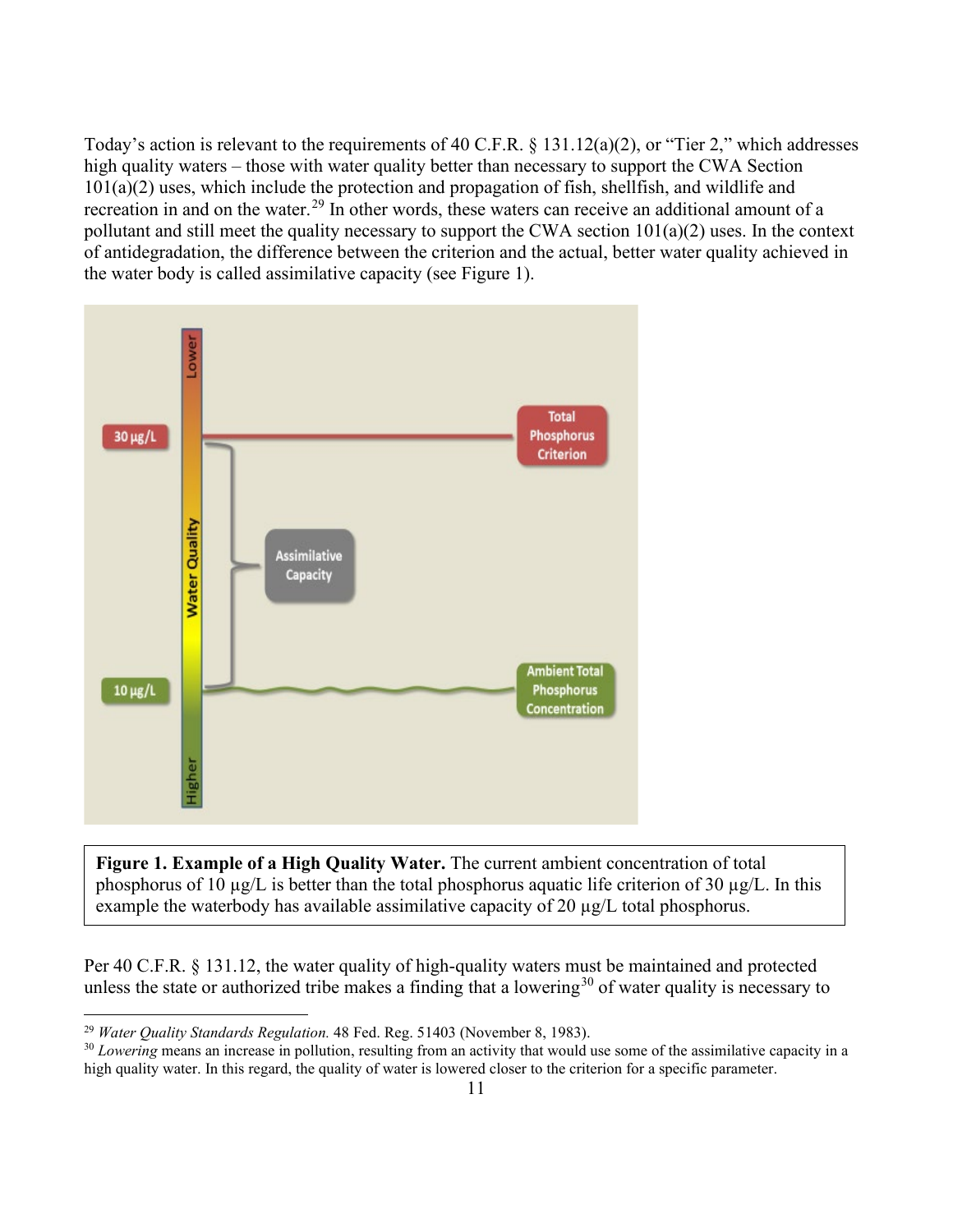accommodate important economic or social development in the area in which the waters are located. This structured process is referred to as "Tier 2 review" and must include all of the requirements described in 40 C.F.R. § 131.12(a)(2), including: (1) analysis of alternatives; (2) analysis of economic or social development; (3) intergovernmental coordination and public participation; (4) ensuring protection of existing uses; and (5) ensuring pollution control measures are properly implemented for point and non-point sources.

Antidegradation implementation methods are additional documents and/or provisions in which a state or authorized tribe describes methods for implementing its antidegradation policy (i.e., *how* the policy will be implemented).<sup>31</sup> Some states have included in their antidegradation implementation methods the concept of "*de minimis"* exemptions from Tier 2 reviews. Such *de minimis* provisions are intended to prioritize and manage limited resources by specifying that certain activities do not need a Tier 2 review because they only cause an insignificant or "trivial" lowering of high-water quality.<sup>[32](#page-15-1)</sup> For example, a state or authorized tribe could identify a percentage of assimilative capacity lost for a parameter that would be considered insignificant or *de minimis*. States and authorized tribes have the discretion to include provisions that identify such a *de minimis* threshold in their antidegradation programs, as long as they are consistent with the CWA and 40 C.F.R. § 131.12. This requires appropriate technical justification demonstrating that the *de minimis* threshold and its application would result in truly insignificant degradation, considering cumulative impacts over time (i.e., collectively, degradation from all activities on the water body must be considered when determining whether the *de minimis* threshold has been exceeded and a Tier 2 review is needed to allow additional degradation).<sup>[33](#page-15-2)</sup> See Figure 2.

<span id="page-15-0"></span><sup>31</sup> Water Quality Standards Regulatory Revisions. 80 Fed. Reg. 51034 (August 21, 2015).

<span id="page-15-1"></span><sup>32</sup> *See Alabama Power Co. v. Costle*, 636 F. 2d 323, 360 (D.C. Circ. 1979)

<span id="page-15-2"></span><sup>&</sup>lt;sup>33</sup> See Ky. Waterways Alliance v. Johnson, 540 F.3d 466, 486-87 (5<sup>th</sup> Cir. 2008)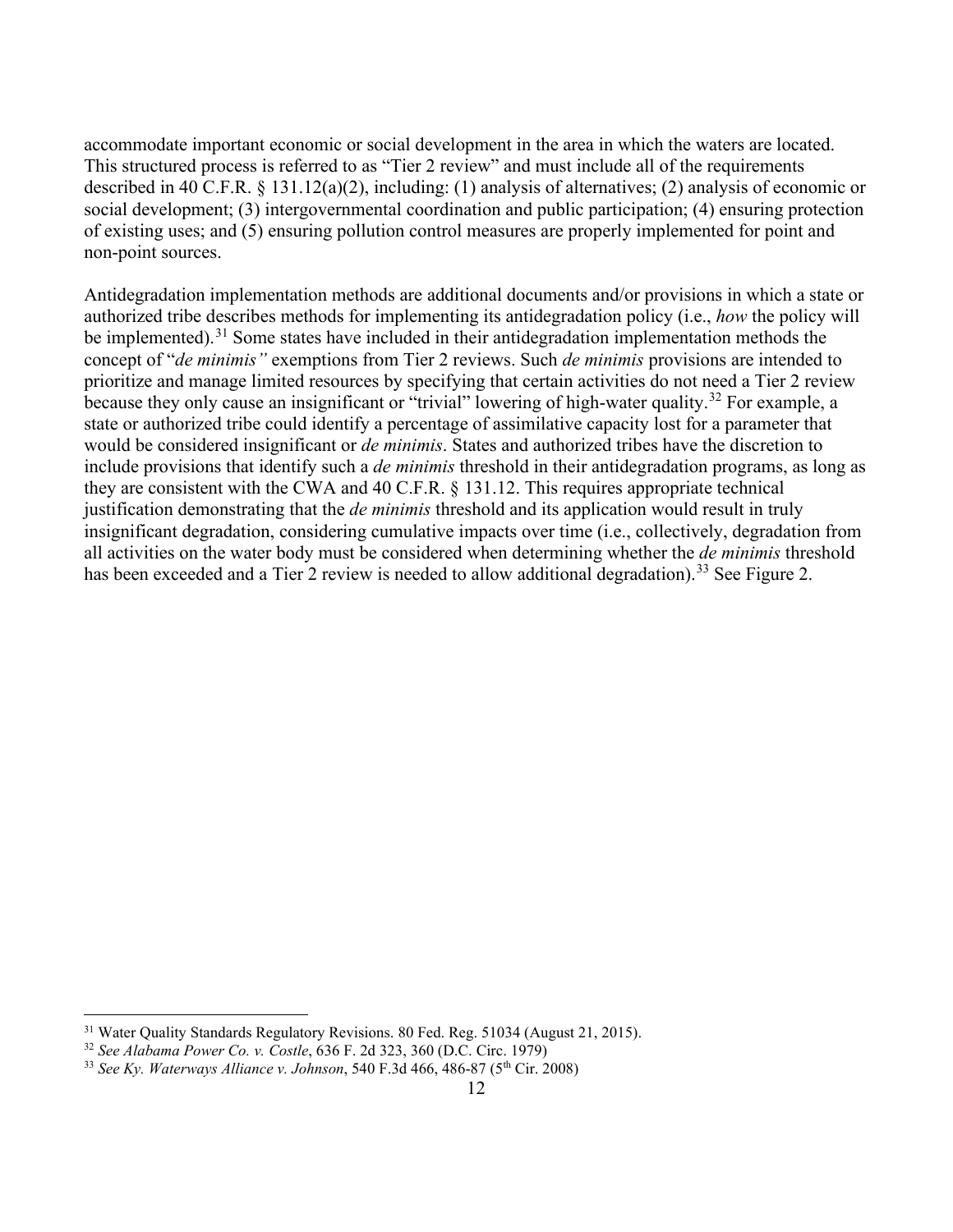

**Figure 2. Example of the Cumulative Impact of Multiple** *de minimis* **Activities.** The level of degradation considered insignificant by the state or authorized tribe, or *de minimis*, is X% of the assimilative capacity (in this example,  $X$ % of 20  $\mu$ g/L). This threshold is set as a cumulative cap. Lowering of the high water quality may be allowed without a Tier 2 review up until the point that the collective degradation has used up  $X%$  of that water body's assimilative capacity. After that point, the state or authorized tribe must conduct a Tier 2 review before allowing any additional lowering of water quality. Here, activity 1 used A% of the assimilative capacity and activity 2 used B% of the assimilative capacity, which collectively used X% of the water body's assimilative capacity. A Tier 2 review could have been waived for these activities. Activity 3 also uses A% of the assimilative capacity, but since activities 1 and 2 have already collectively used X% of the water body's assimilative capacity, the state or authorized tribe must perform a Tier 2 review before the lowering of high water quality is allowed for Activity 3.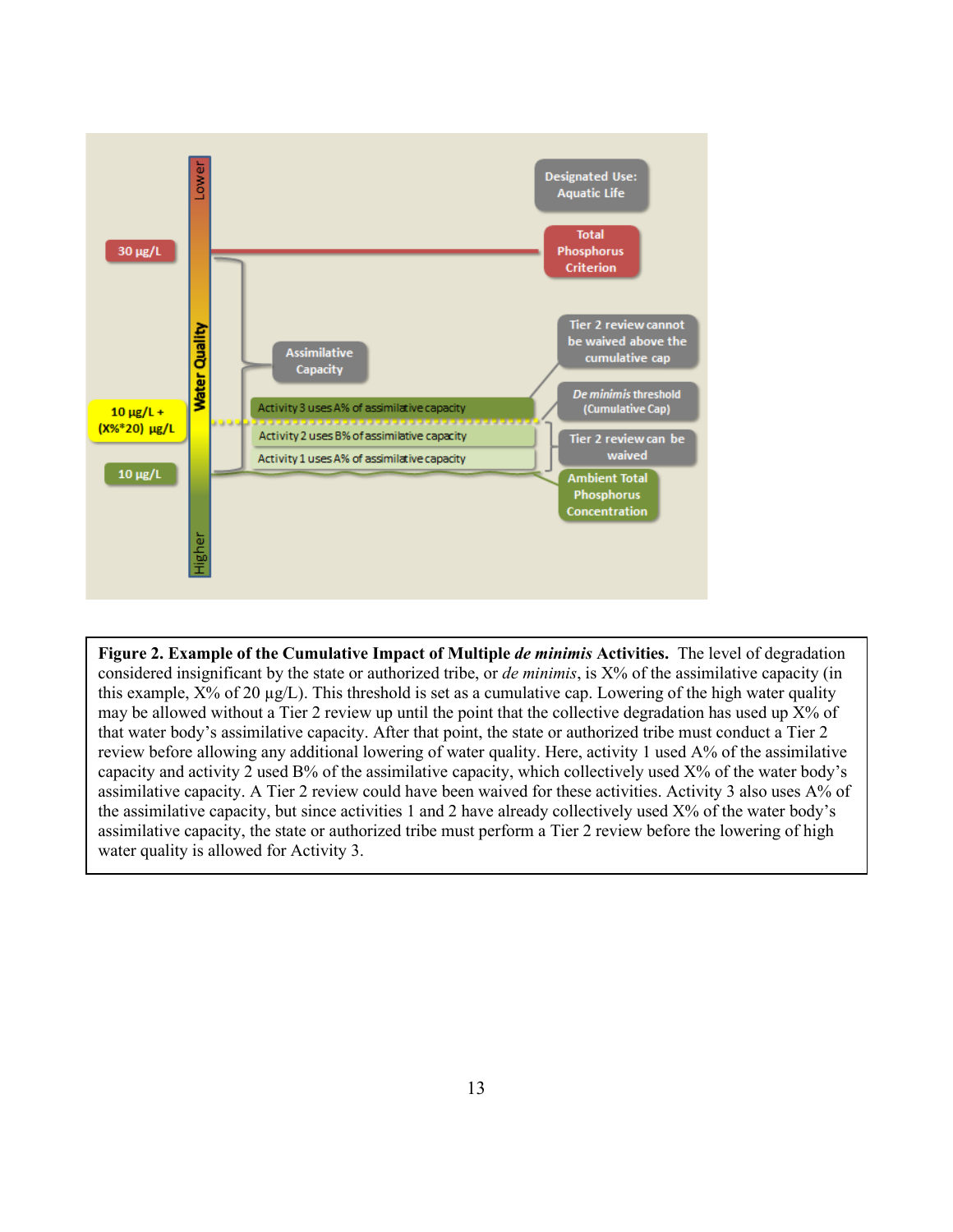Section 7 of SB 358 establishes a new *de minimis* provision in Montana's antidegradation implementation methods by exempting discharges of total phosphorus or total nitrogen from Tier 2 review if they meet certain conditions. New text is underlined below:

"75-5-317. Nonsignificant activities. (1) The categories or classes of activities identified in subsection (2) cause changes in water quality that are nonsignificant because of their low potential for harm to human health or the environment and their conformance with the guidance found in 75-5-301(5)(c).

(2) The following categories or classes of activities are not subject to the provisions of 75-5-  $303:34$  $303:34$ 

(u) discharges of total phosphorus or total nitrogen that do not:

(i) create conditions that are toxic or harmful to human, animal, plant, and aquatic life. (ii) create conditions that produce undesirable aquatic life; or

(iii) cause measurable changes in aquatic life."

MDEQ has clarified that all three conditions in (i)-(iii) must be met for activities to be considered nonsignificant.[35](#page-17-1)

EPA notes that the text of (i) and (ii) is almost identical to the state's narrative criteria in ARM  $17.30.637(1)(d)$  and (e):

- (1) State surface waters must be free from substances attributable to municipal, industrial, agricultural practices or other discharges that will:
	- (d) create concentrations or combinations of materials which are toxic or harmful to human, animal, plant, or aquatic life; and
	- (e) create conditions which produce undesirable aquatic life.

The use of similar language is concerning because the purpose of the narrative criteria above is to protect designated uses, whereas the purpose of Tier 2 antidegradation is to maintain and protect water quality that exceeds the levels necessary to support certain designated uses (the protection and propagation of fish, shellfish, and wildlife and recreation in and on the water) unless the state finds that lowering is necessary to accommodate important economic or social development in the area in which the waters are located. Because the narrative criteria language is similar to the language in (i) and (ii), (i) and (ii) appear to allow use of all assimilative capacity for total phosphorus and total nitrogen without a Tier 2 review to determine if such a lowering is necessary to accommodate important economic or social development in the area of the waters. Therefore, EPA concludes that the provision could allow degradation of high-quality waters up to the threshold determined to be protective of the use. The threshold of "measurable changes in aquatic life" in (iii) is less clear, but there are similarly no constraints in (iii) that would prevent the use of a significant amount of assimilative capacity. Depending on the metric that is being used to assess the effects of nitrogen and phosphorus, a significant lowering

<span id="page-17-0"></span><sup>34</sup> MCA 75-5-303 is Montana's nondegradation policy, which includes the Tier 2 review process.

<span id="page-17-1"></span><sup>&</sup>lt;sup>35</sup> See May 3, 2021 email from Myla Kelly, DEQ Water Quality Standards Section Supervisor, to Tonya Fish, EPA Region 8 Water Quality Section.